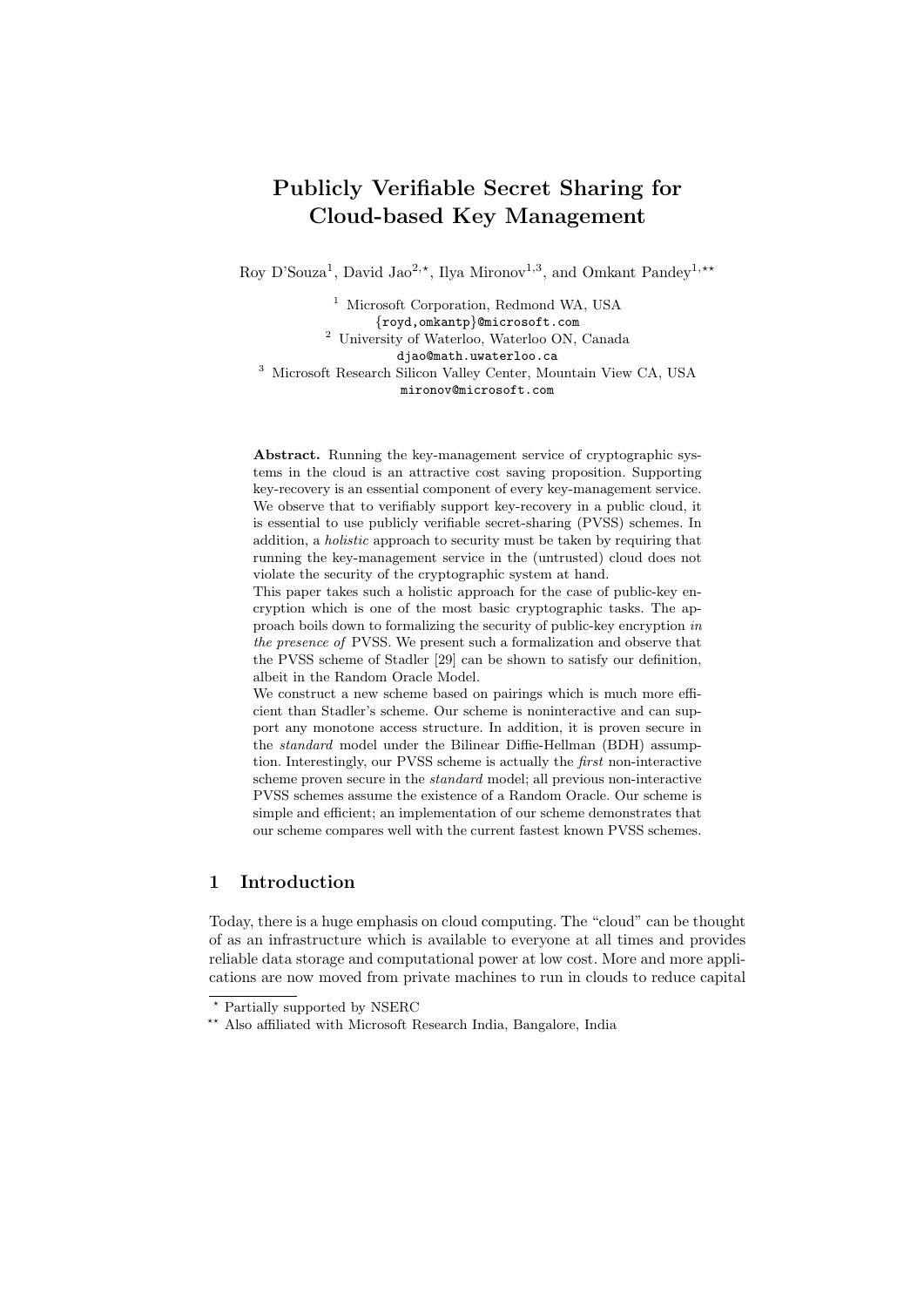and operational expense. Leveraging the cloud infrastructure is an increasingly popular value proposition for IT companies [10, 17]. The cloud can either be operated privately by a trusted party, or publicly by an untrusted third party. In this paper, we will be concerned only with public clouds which cannot be trusted for cryptographic purposes.

Key-management is an essential component of systems that deploy cryptographic techniques. Since availability and reliability are two crucial requirements of a good key-management service, running it in the cloud is a natural proposition for cost reduction [18]. In this work, we shall focus on one of the most basic cryptographic tasks: public-key encryption. A similar formal treatment can be easily provided for other cryptographic tasks as well such as signature schemes.

Suppose that  $(PK, SK)$  is the public and secret key-pair of an employee U of a business  $B$ . The key-management service, run by the business (administrator)  $B$ , has two fundamental tasks: securely store SK from where only  $U$  can access SK (for example, by providing his passphrase); and support key-recovery. That is, if U loses  $SK$  (or his passphrase), it should be possible for some authorized party (such as  $U$ 's manager) to recover  $SK$  for  $U$ . Typically, who can recover  $SK$  for U is determined by an *access policy*  $\mathbb A$  which represents authorized sets of parties which must collude to recover SK for U. This set may or may not include the system administrator  $B$ . At the time of registration when  $(PK, SK)$ are generated for  $U$ , strict guidelines must be followed to *verifiably* ensure that  $SK$  can indeed be recovered as defined by the policy  $A$ . Failure to recover  $SK$  in legitimate circumstances can result in data loss which can lead to severe financial damage and perhaps legal consequences.

We would like to bring attention to a subtle yet crucial point here. The verification steps to ensure that key-recovery can indeed be performed when needed, is usually performed by an automatized procedure controlled by the system administrator B. Such a process usually needs one-time access to the generated key SK to successfully complete the verification task. As a result, in principle, administrator B might be able to look at SK even if ideally he should not be allowed to do so. The usual "fix" around this problem is that  $B$  is bound by a legal contract trusted entity. Therefore, it is not considered the part of the adversary trying to break the security of the encryption scheme. That is, in the mathematical formalizations of security of PKE (such as the IND-CPA game), B is not modeled as a separate entity.

However, when the key-management service is moved to the cloud, this becomes a severe problem. The cloud, unlike  $B$ , must be treated as an untrusted entity and hence the adversary. There is really no alternative but to use cryptographic methods to ensure that key-recovery can be successfully performed when needed. Therefore, we need a cryptographic mechanism which ensures that the cloud must be able to store  $SK$  in some "encrypted" form (from where  $U$  can access it), verify that SK can be successfully recovered by authorized set of parties as defined by the policy  $A$ , and yet be unable to break the IND-CPA security of messages encrypted under PK.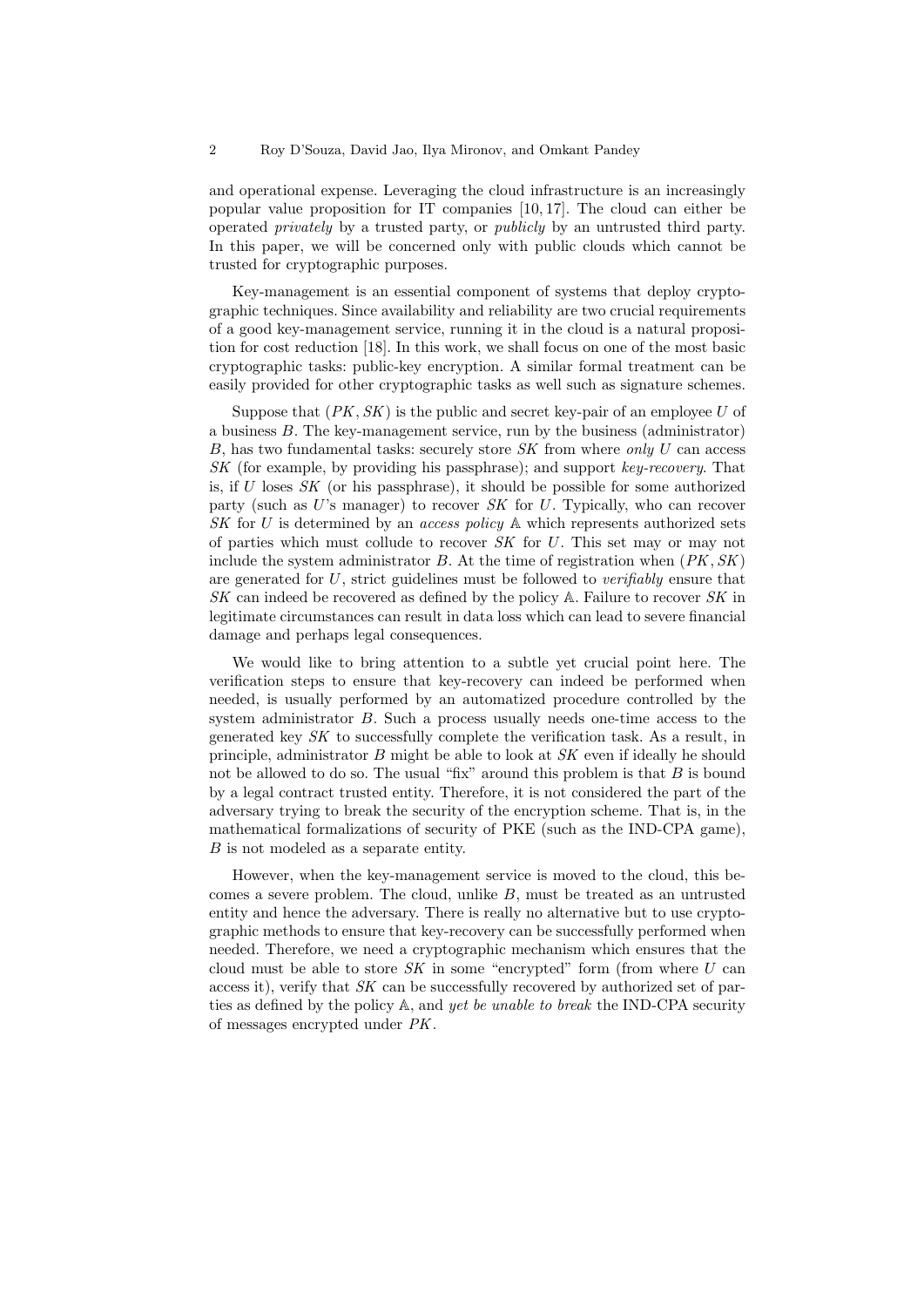Securely storing SK in "encrypted" form in the cloud so that it does not compromise IND-CPA security of encrypted messages is quite easy. Simply use an appropriate Key Encapsulation Mechanism (KEM) [28] to encrypt SK under  $U$ 's password (or some other appropriate key stored, e.g., in  $U$ 's employee smartcard). This allows U to access  $SK$ , and security can be argued using standard techniques almost automatically (see [28]). In this paper, we focus on the keyrecovery part: how to allow the cloud to (non-interactively) verify that SK can be recovered by the legitimate parties and yet ensure that allowing the cloud to do so does not compromise the IND-CPA security of the associated public-key encryption scheme. The cryptographic tool which allows such a public verification is known as publicly verifiable secret-sharing (PVSS) scheme. However, plain PVSS schemes do not explicitly consider supporting public-key encryption. Rather, their goal is to simply ensure that there is a *unique* and well defined secret value s that will be recovered by (all) authorized sets of parties. It is not explicitly required that  $s = SK$  where SK is a legitimate secret-key for PK. This is because such a guarantee is not really needed in cryptographic tasks which use PVSS, e.g., secure function evaluation [9, 11], electronic voting applications [25], and so on. In our context, however, we need to ensure that  $s = SK$  without compromising IND-CPA security of messages encrypted under PK.

To do this, we first present a formal security model for public-key encryption schemes that support publicly verifiable secret-sharing schemes. We then observe that even though traditional PVSS schemes do not satisfy all our requirements, the scheme of Stadler [29] can be shown to satisfy these requirements in the Random Oracle Model [4]. The public-key encryption scheme supported by Stadler's construction is the ElGamal cryptosystem [12]. The scheme, however, relies on parallel repetition of zero-knowledge proofs for proving relations about double discrete logarithms [29]. Such parallel repetitions are necessary to reduce the soundness error to an acceptable level, and makes the scheme quite inefficient in practice. Indeed, this was later addressed by Schoenmakers [25] who presented a much more efficient scheme based on simple discrete logarithms (as opposed to the double discrete logarithms). However, Schoenmakers' scheme is only a plain PVSS, i.e., it does not support a public-key encryption scheme.

To address this problem, we construct a new PVSS scheme and a corresponding PKE scheme using pairing-based techniques [16, 8]. Our construction is highly efficient: asymptotically, it is optimal just like Schoenmakers' construction; in addition, our implementation shows that even in practice, despite the use of pairings, the system performs very well when compared to Schoenmakers system (which, to the best of our knowledge, is the fastest known PVSS). The implementation details, and our test results can be found in Section 4.

Our construction has an added theoretical benefit. It is proven secure in the standard model, under the standard bilinear Diffie-Hellman (BDH) assumption. All previous (non-interactive) PVSS constructions assume the existence of a Random Oracle. While not our main motivation, this actually resolves an open question in the area of publicly-verifiable secret-sharing schemes: ours is the first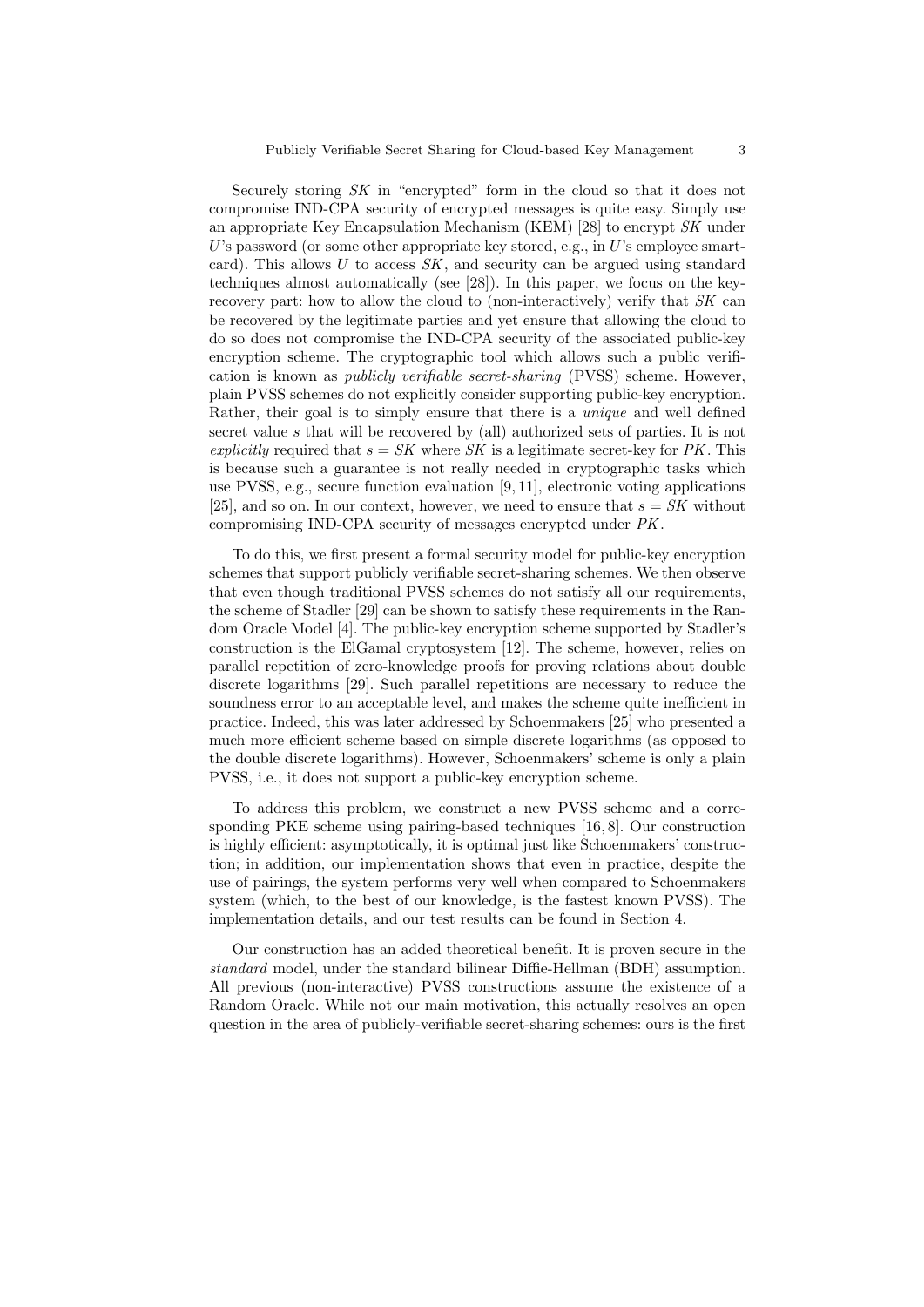construction of a non-interactive PVSS scheme proven secure in the standard model under standard assumptions.

Related Work. To our knowledge, a formal treatment of key-management from the point of view of running key-management services on untrusted computing facilities (such as the cloud) has not previously appeared. Indeed, our work also only focuses on one of the crucial aspects of key-recovery, and does not aim to explicitly provide a full treatment to key-management in the cloud.

Nevertheless, we have been able to focus on the aspect of key-recovery which is common to almost all good key-management services. Our work relies heavily on the techniques of secret-sharing schemes, in particular the standard extension of Blakley-Shamir secret-sharing scheme [5, 27] to access trees [14, 24]. The idea of verifiability in secret-sharing schemes (VSS) was introduced by Chor et al. [9]. Efficient non-interactive versions were presented by Feldman [11], where verifiability of the secret is information-theoretic but secrecy relies on computational assumptions, and by Pedersen [23], where verifiability is only guaranteed computationally while secrecy is unconditional. Publicly verifiable secret-sharing schemes most relevant to our work are those of Stadler [29] and Schoenmakers [25]; both schemes hide the secret computationally.

The idea of using PVSS schemes to enforce verifiability of shares for a secret key is not new in its own, and has been used in a closely related goal of verifiable key-escrow. Key-escrow were initially designed with the purpose of allowing the government to recover DES keys to monitor suspected activities [21]. This was followed by extensive research considering various issues to partial key-escrow [20], verifiability in key-escrow [3, 19], and so on (see [3] for a good exposure). In summary, adding verifiability to the key-escrow problem naturally brought the usage of PVSS schemes and variations of the same were developed as needed. We note that the focus of these works is different, and as such a holistic approach to security of PKE was never considered by any of these works. In addition, our scheme is the first non-interactive PVSS proven secure in the standard model.

## 2 Preliminaries

We assume familiarity with public key encryption scheme [13]. Unless stated otherwise,  $\kappa \in \mathbb{N}$  will denote the security parameter. All parties, and mechanisms are assumed to have the security parameter as an implicit input in the form  $1^{\kappa}$ , and run in time polynomial in  $\kappa$ . A function is called *negligible* if it approaches zero faster than the inverse of every polynomial.

#### 2.1 Definitions

We first recall the definition of an Access Structure involving parties  $P_1, \ldots, P_n$ .

**Definition 2.1 (Access Structure [2])** Let  $\{P_1, \ldots, P_n\}$  be a set of parties. A collection  $A \subseteq 2^{\{P_1,\ldots,P_n\}}$  is monotone if  $\forall B,C:$  if  $B \in A$  and  $B \subseteq C$  then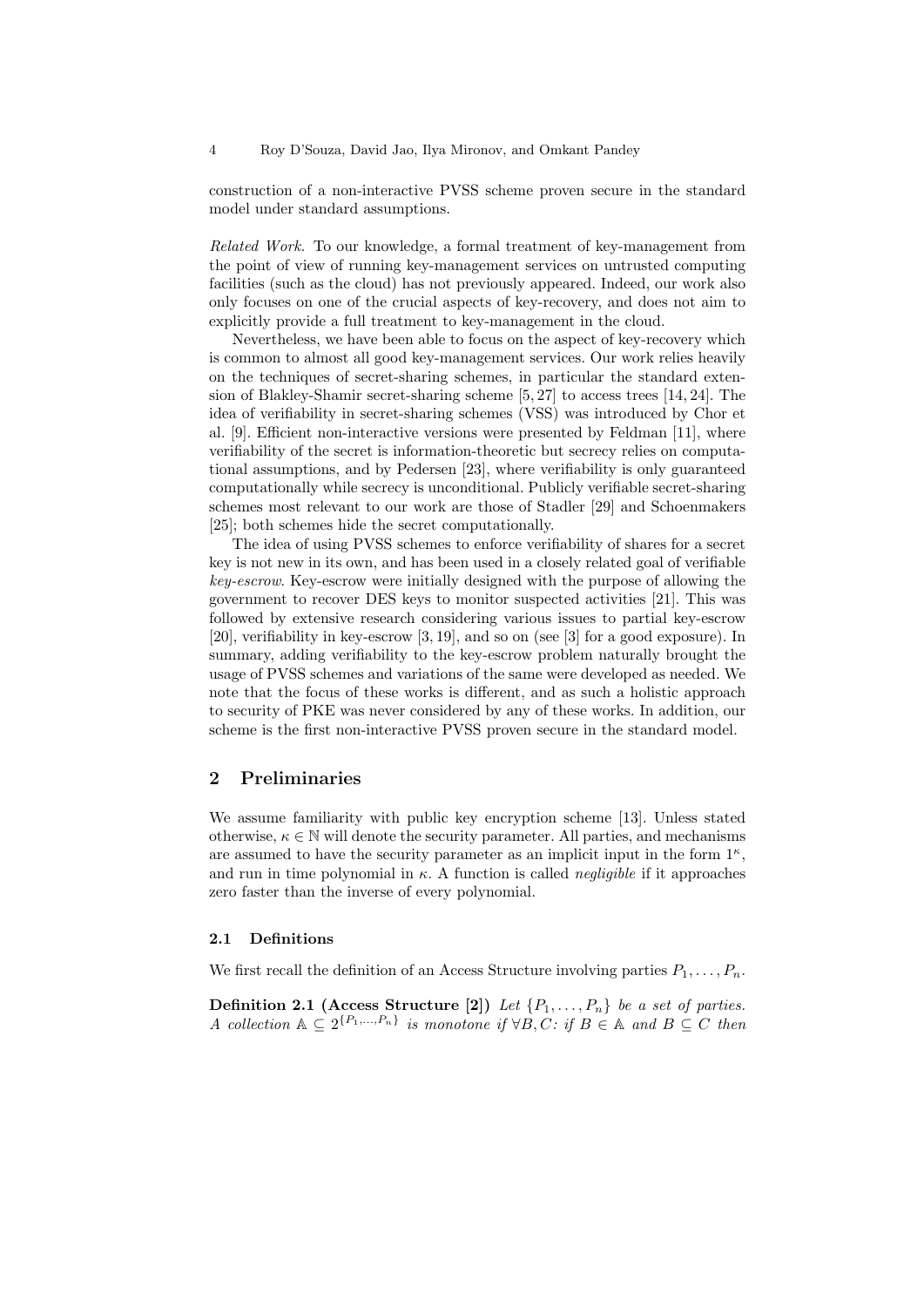$C \in \mathbb{A}$ . An access structure (resp., monotone access structure) is a collection (resp., monotone collection) A of non-empty subsets of  $\{P_1, \ldots, P_n\}$ ; i.e.,  $A \subseteq$  $2^{\{P_1,\ldots,P_n\}} \setminus \{\emptyset\}$ . The sets in A are called authorized sets, and the sets not in A are called unauthorized sets.

In our context, these parties will receive encrypted shares of a secret key. Each party  $P_i$  will be defined by its public parameters  $PP_i$  to be fixed by the scheme. Description of A, defined over  $P_i$ , then includes the public parameters  $PP_i$  of relevant parties  $P_i$ . Unless stated otherwise, we shall only deal with monotone access structures in this paper.

Let PKE =  $\{\mathcal{K}, \mathcal{E}, \mathcal{D}\}$  be a public key encryption scheme. We assume that there exists an efficient algorithm VALID such that  $VALID(PK, SK) = 1$  if and only if  $(PK, SK)$  is in the range of  $\mathcal{K}(1^{\kappa})$  for some  $\kappa \in \mathbb{N}$ .

We now formally define PKE schemes that support publicly verifiable secret sharing (PVSS).

PKE Supporting Public-VSS A public-key encryption scheme supporting publicly verifiable secret sharing for an access structure A consists of seven algorithms  $\{K, \mathcal{E}, \mathcal{D}, \mathsf{Setup}, \mathsf{GenShare}, \mathsf{Verify}, \mathsf{Reconst}\}$  such that the triplet  $PKE = \{K, \mathcal{E}, \mathcal{D}\}\$ is an (ordinary) public-key encryption scheme and:

Setup( $1^{\kappa}, n$ ). This is a randomized algorithm. For every  $i \in [n]$ , it computes a public-value  $PP_i$  (defining the party  $P_i$ ) and a corresponding secret-value  $SK_i$ . It outputs the vector of pairs  $\{(PP_i, SK_i), \ldots, (PP_n, SK_n)\}.$ 

GenShare( $PK, SK, \mathbb{A}$ ). This is a randomized algorithm for generating encrypted shares. It takes as input a public-secret key-pair  $(PK, SK)$  and an access structure A; it outputs a string  $\pi$ . Recall that the description of A includes public parameters  $PP_j$  of relevant parties.

Verify( $PK, \pi, A$ ). This is a deterministic (verification) algorithm. On input  $(PK, \pi, \mathbb{A})$ , the algorithm either outputs 1 or 0. We require that for every  $\kappa \in \mathbb{N}$ and for every (valid<sup>4</sup>)  $\mathbb{A}$ :

$$
\Pr\left[\texttt{Verify}(PK,\pi,\mathbb{A})=1:(PK,SK)\leftarrow \mathcal{K}(1^{\kappa}) \land \pi \leftarrow \texttt{GenShare}(PK,SK,\mathbb{A})\right] \\ = 1.
$$

This requirement is known as the *correctness* condition.

 $\text{Reconst}(PK, \pi, \mathbb{A}, SK_S)$ . This is a deterministic algorithm for reconstructing the secret key SK from (encrypted shares in)  $\pi$ . Formally, let  $S \in A$  be an authorized set, and let  $SK_S = \{SK_j\}_{j:P_j \in S}$  be the set of secret keys of parties  $P_j \in S$ . Algorithm Reconst takes as input  $(PK, \pi, \mathbb{A}, SK_S)$  and outputs a string  $\check{SK}'.$ 

<sup>&</sup>lt;sup>4</sup> A is defined over  $P_i$ , which in turn are defined over  $PP_i$ ; A is valid if it satisfies Definition 2.1 and every  $PP_i$  is an output of  $\texttt{Setup}(1^{\kappa},n)$ .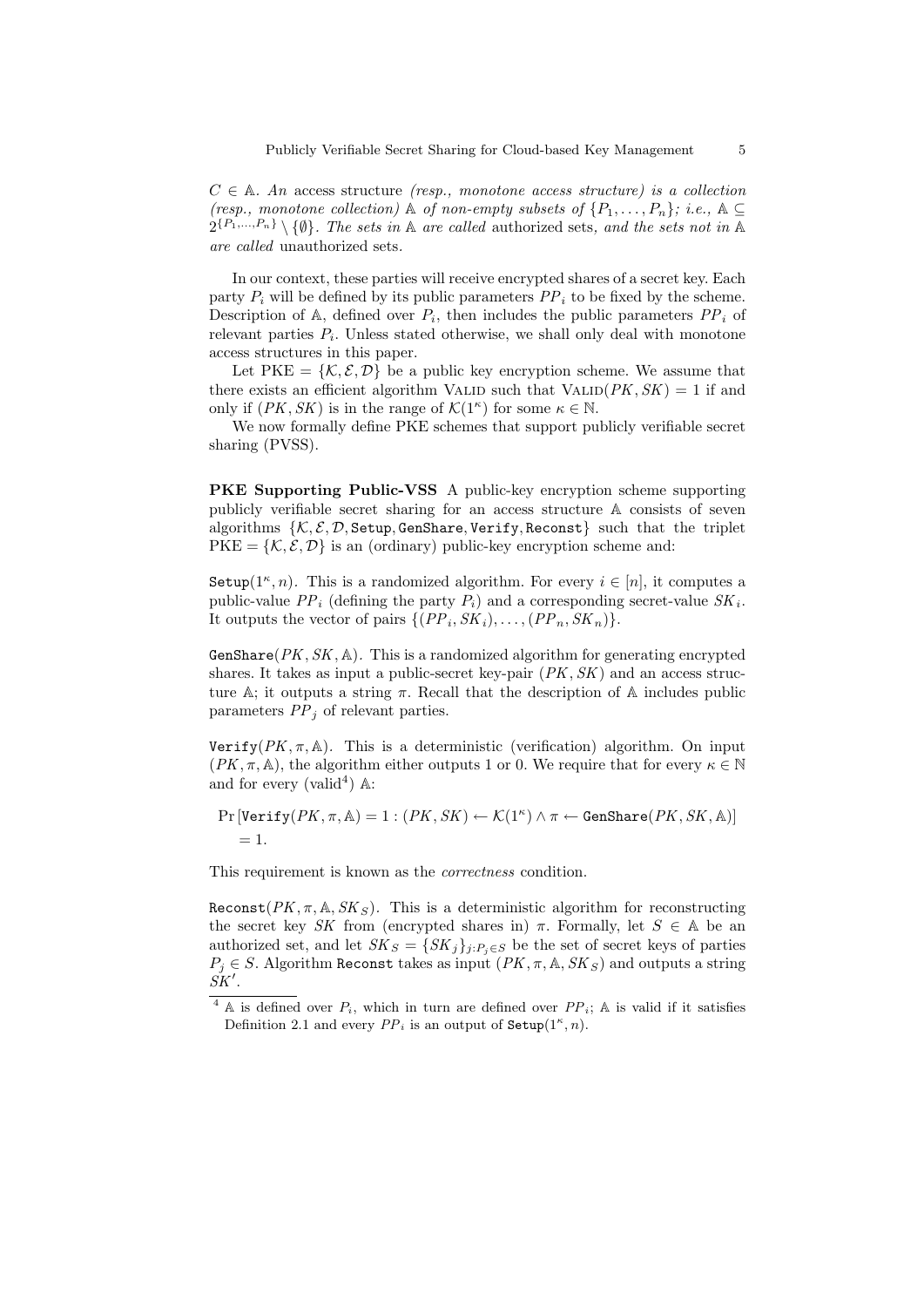Informally, we require that the no polynomial time adversary can produce a  $(PK^*, \pi^*)$  which will be accepted by Verify but Reconst will fail to recover a valid secret key  $SK'$  for  $PK^*$ . This requirement is known as the soundness condition. The formal definition follows.

Soundness. Formally, we require that there exists a negligible function negl( $\cdot$ ) such that for every valid A, every  $S \in A$ , every non-uniform PPT algorithm  $U^*$ , and every sufficiently large  $\kappa \in \mathbb{N}$ :

$$
\Pr\left[\frac{(PK^*,\pi^*) \leftarrow U^*(\mathbb{A}); SK' \leftarrow \text{Reconst}(PK^*,\pi^*,\mathbb{A},SK_S);}{\text{Verify}(PK^*,\pi^*,\mathbb{A}) = 1\bigwedge \text{ValID}(PK^*,SK') = 0}\right] \leq {\rm negl}(\kappa).
$$

Security Game for PKE supporting Public-VSS The security is defined by considering a game played between the challenger and the adversary. We shall give the adversary flexibility to choose the public parameters of the parties it wishes to corrupt. However, we shall only consider static corruptions where the adversary chooses these parameters before the challenge phase. The game proceeds in the following phases:

- Setup. The challenger runs the Setup algorithm to obtain system parameters  $\{PP_i, SK_i\}_{i=1}^n$ ; it then samples ("user") keys  $(PK, SK) \leftarrow \mathcal{K}(1^{\kappa})$ . Public parameters  $PK$  and  $\{PP_i\}_{i=1}^n$  are sent to the adversary.
- Corruption. The adversary "corrupts" a set of parties by sending the following to the challenger: a set  $C \subset [n]$  of indices and a public parameter  $PP_i^*$  for every  $i \in C$ . The new public parameters for the system are:  $PK$ ,  $\{PP_i^*\}_{i \in C} \cup$  $\{PP_i\}_{i\in[n]\setminus C}$ .
- **Phase 1.** The adversary sends a (valid) access structure  $A^*$  to the challenger such that set C of corrupted parties does not satisfy  $\mathbb{A}^*$ ; that is,  $C \notin \mathbb{A}^*$ . The challenger runs the GenShare algorithm on inputs  $(PK, SK, \mathbb{A}^*)$  and sends the resulting output to the adversary.
- **Challenge.** The adversary sends two distinct and equal length messages  $m_0$ and  $m_1$ . The challenger samples a random bit b and computes the challenge ciphertext  $CT^* \leftarrow \mathcal{E}_{PK}(m_b)$ . Adversary receives  $CT^*$ .

The advantage of an adversary in this game is defined to be  $Pr[b' = b] - \frac{1}{2}$ .

Definition 2.2 A public-key encryption scheme supporting publicly verifiable secret-sharing is said to be secure in the (static) corruption model if all (nonuniform) polynomial time algorithms have at most a negligible advantage in the security game.

#### 2.2 Access Trees

We will consider access structures that are representable by a tree of threshold gates. This is a very large class of access structures and have been used in

Phase 2. Phase 1 is repeated.

Guess. Adversary outputs a guess bit  $b'$ .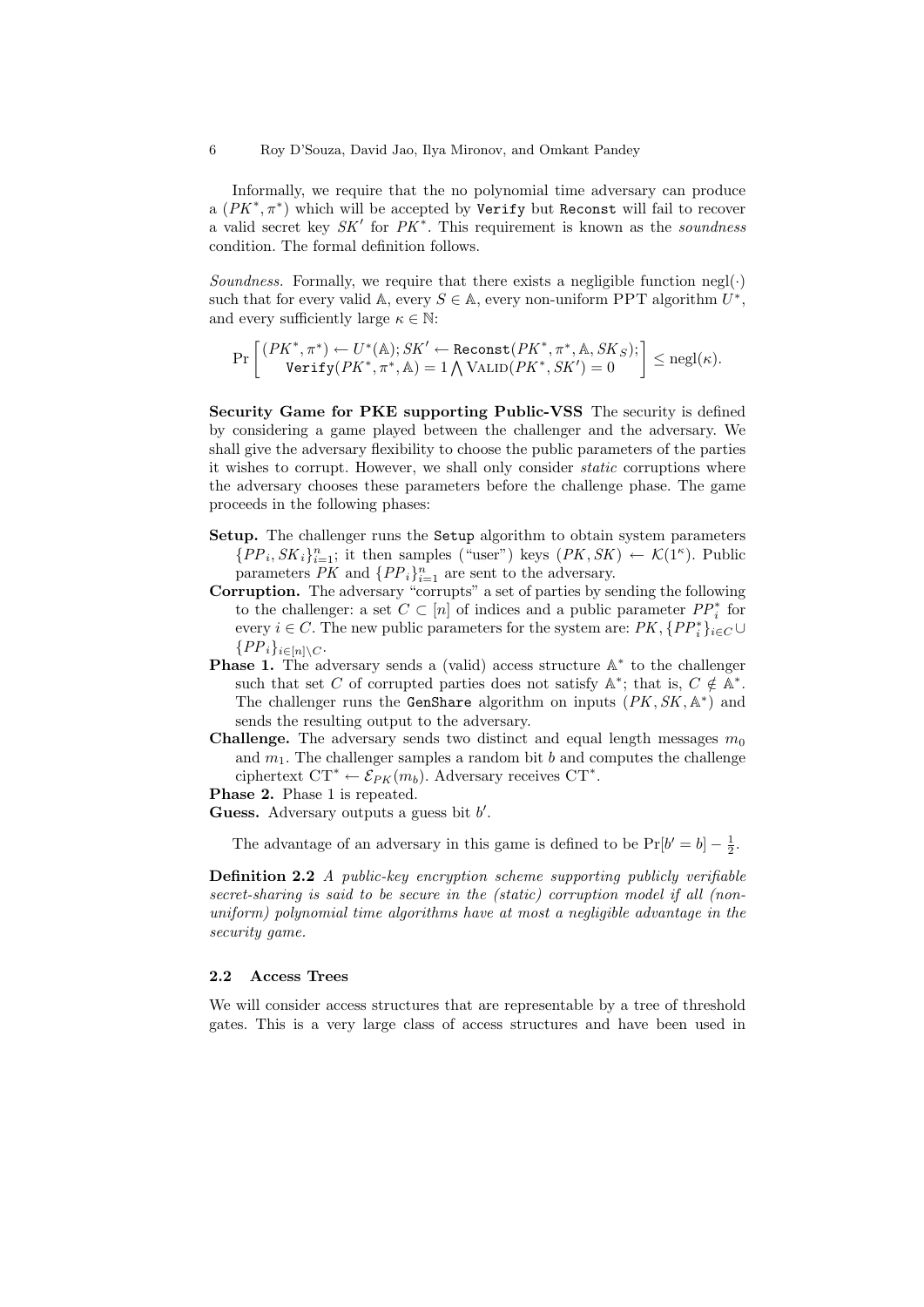many previous works including attribute-based encryption and verifiable secret sharing. To facilitate working with them, the basic framework of access trees is recalled here.

*Access Tree T.* Let T be a tree representing an access structure. Each non-leaf node of the tree represents a threshold gate, described by its children and a threshold value. If  $num_x$  is the number of children of a node x and  $k_x$  is its threshold value, then  $0 \leq k_x \leq num_x$  When  $k_x = 1$ , the threshold gate is an OR gate and when  $k_x = num_x$ , it is an AND gate. Each leaf node x of the tree is described by a party  $P_i$  and a threshold value  $k_x$ .

To facilitate working with the access trees, we define a few functions. We denote the parent of the node x in the tree by parent $(x)$ . The access tree T defines an ordering between the children of every node. That is, the children of a node x are numbered from 1 to  $num_x$ . The function  $id(z)$  returns such a number associated with the node z. (We assume that there is a publicly known method to assign such index values so that they are unique for every node  $x$ ). Note that by definition, the leaf nodes do not have any children; instead they are associated with a party in  $\{P_1, \ldots, P_n\}$ . If x is a leaf node, function  $id(x)$ returns the index  $i \in [n]$  of the party associated with x.

Satisfying an Access Tree. Let T be an access tree with root r. Denote by  $\mathcal{T}_x$  the subtree of T rooted at the node x. Hence T is the same as  $\mathcal{T}_r$ . If a set  $\gamma \subseteq [n]$  of indices satisfies the access tree  $\mathcal{T}_x$ , we denote it as  $\mathcal{T}_x(\gamma) = 1$ . We compute  $\mathcal{T}_x(\gamma)$ recursively as follows. If x is a non-leaf node, evaluate  $\mathcal{T}_{x'}(\gamma)$  for all children  $x'$ of node x.  $\mathcal{T}_x(\gamma)$  returns 1 if and only if at least  $k_x$  children return 1. If x is a leaf node, then  $\mathcal{T}_x(\gamma)$  returns 1 if and only if  $id(x) \in \gamma$ .

#### 2.3 Cryptographic Assumptions

Bilinear Diffie-Hellman *(BDH)* Assumption. We assume familiarity with bilinear maps (see [16,8]). Let  $\mathbb{G}_1$  be bilinear group of prime order p and generator g. In addition, let  $e: \mathbb{G}_1 \times \mathbb{G}_1 \to \mathbb{G}_2$  be the bilinear map with the target group  $\mathbb{G}_2$ . Let  $a, b, c, d \in \mathbb{Z}_p$  be chosen at random and g be a generator of  $\mathbb{G}_1$ . The BDH assumption [6] states that no (non-uniform) probabilistic polynomial time algorithm  $\mathcal B$  can distinguish the tuple  $(g^a, g^b, g^c, e(g, g)^{abc})$  from the tuple  $(g^a, g^b, g^c, e(g, g)^d)$  with more than a negligible advantage. Here, the advantage of  $\beta$  is defined by:

$$
\left|\Pr\left[\mathcal{B}(g^a, g^b, g^c, e(g,g)^{abc})=1\right]-\Pr\left[\mathcal{B}(g^a, g^b, g^c, e(g,g)^d)=1\right]\right|.
$$

## 3 An Efficient Scheme without Random Oracles

In this section we shall present a public-key encryption scheme which will support public-VSS for access trees. This construction is based on bilinear pairings, and is proven secure in the standard model under the (standard) BDH assumption.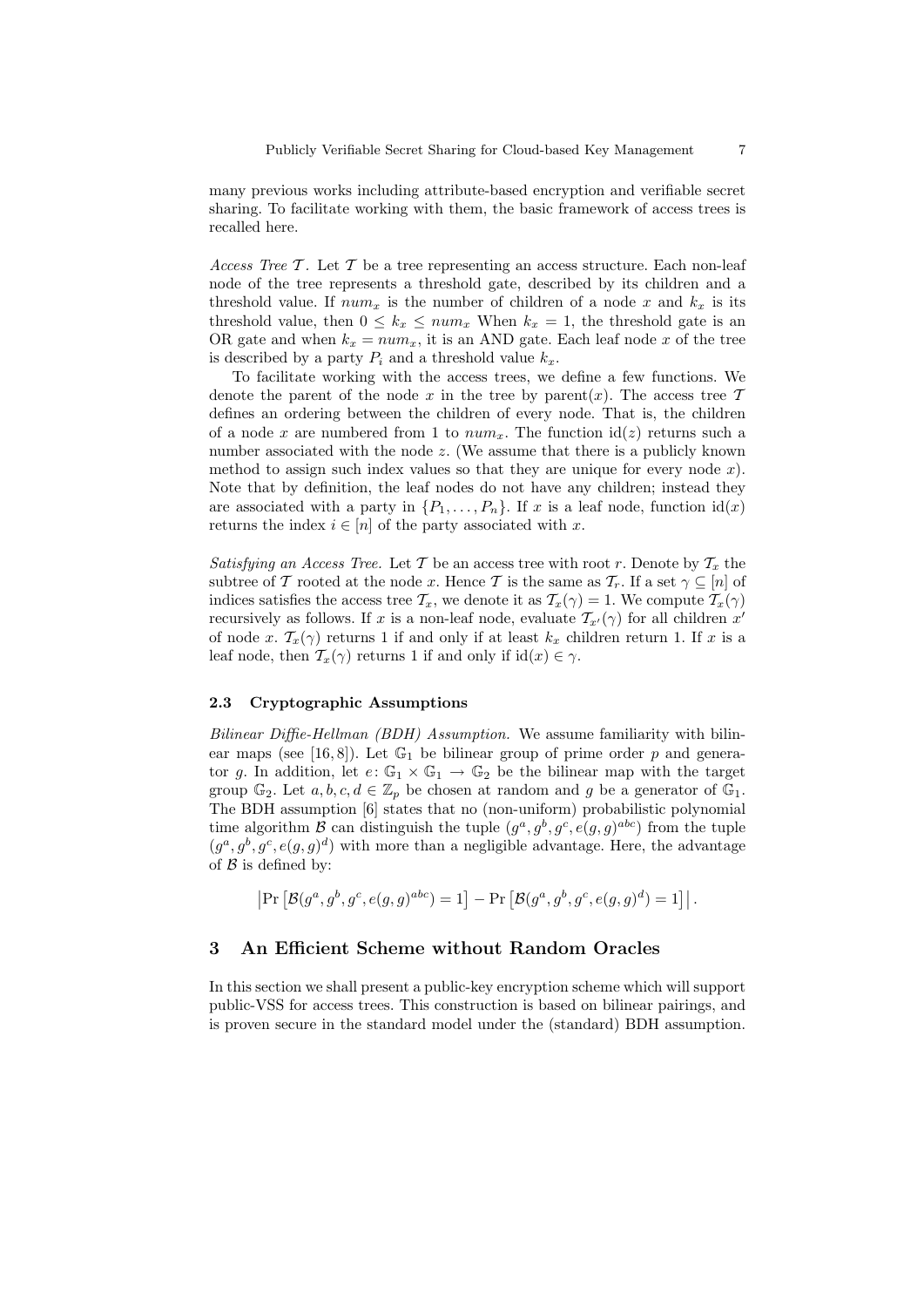As noted before, we will first present an encryption scheme, and then present a publicly verifiable secret sharing for the specific purpose of sharing the decryption keys of this encryption scheme. While our encryption schemes is new, the secret-sharing scheme will follow standard approaches. Nevertheless, since this is the first time, for completeness we will present the secret sharing part in full detail.

Let  $\mathbb{G}_1$  be a bilinear group of prime order p, and let g be a randomly chosen generator of  $\mathbb{G}_1$ . In addition, let  $e: \mathbb{G}_1 \times \mathbb{G}_1 \to \mathbb{G}_2$  denote the bilinear map with target group  $\mathbb{G}_2$ . Note that the security parameter  $\kappa$  determines the size of the groups, and parameters  $q, \mathbb{G}_1, \mathbb{G}_2, p$  are available to all parties.

The Encryption Scheme. Our new encryption scheme,  $PKE = \{K, \mathcal{E}, \mathcal{D}\}\$ , is a variant of the ElGamal encryption scheme. It encrypts messages in  $\mathbb{G}_2$ . The description can be found in Figure 1.

| <b>Key Generation</b> $K: h \stackrel{\$}{\leftarrow} \mathbb{G}_1$ . $SK = h$ , and $PK = e(g, h)$ .                                                 |
|-------------------------------------------------------------------------------------------------------------------------------------------------------|
| <b>Encryption</b> $\mathcal{E}_{PK}(m \in \mathbb{G}_2)$ : $R \stackrel{\$}{\leftarrow} \mathbb{Z}_p$ , output: $\langle g^R, m \cdot PK^R \rangle$ . |
| <b>Decryption</b> $\mathcal{D}(\langle C_1, C_2 \rangle, SK)$ : Output $C_2/e(C_1, SK)$ .                                                             |

Fig. 1. Encryption scheme PKE.

Observe that for correctly generated ciphertexts  $\langle C_1, C_2 \rangle: C_2/e(C_1, SK) = m$ .  $PK^R/e(g^R, h) = m$ , since the denominator  $e(g^R, h) = e(g, h)^R = PK^R$ . Also observe that corresponding to every public key, there is a unique secret key, and it is possible to efficiently test if a proposed secret key  $SK^*$  is valid for a given public PK by testing that:  $e(g, SK^*) = PK$ .

Supporting Public-VSS Property for Access Trees. We complete the description of the remaining four algorithms {Setup, GenShare, Verify, Reconst} in our system. Recall that our access structure  $A$  is represented by an access tree  $T$ .

For  $i \in \mathbb{Z}_p$  and a set S consisting of elements in  $\mathbb{Z}_p$ , we define the Lagrange coefficient  $\Delta_{i,S}(X) = \prod_{j \in S \setminus \{i\}} \frac{X - i}{i - j}$ .

Setup $(1^{\kappa}, n)$ . For every  $i \in [n]$ : sample  $y_i \stackrel{\$}{\leftarrow} \mathbb{Z}_p$ ; output  $SK_i = y_i$  and  $PP_i =$  $g^{y_i}$ .

GenShare(PK, SK, T). Recall that  $SK = h$  and  $PK = e(g, h)$ . Let  $s \in \mathbb{Z}_p$  such that  $h = g<sup>s</sup>$ . For clarity, we break the algorithm in three steps.

1. Define polynomials: Choose a polynomial  $q_x$  for every node x (including the leaves) in the  $\mathcal T$ . These polynomials are chosen in the following way in a top-down manner, starting from the root node r.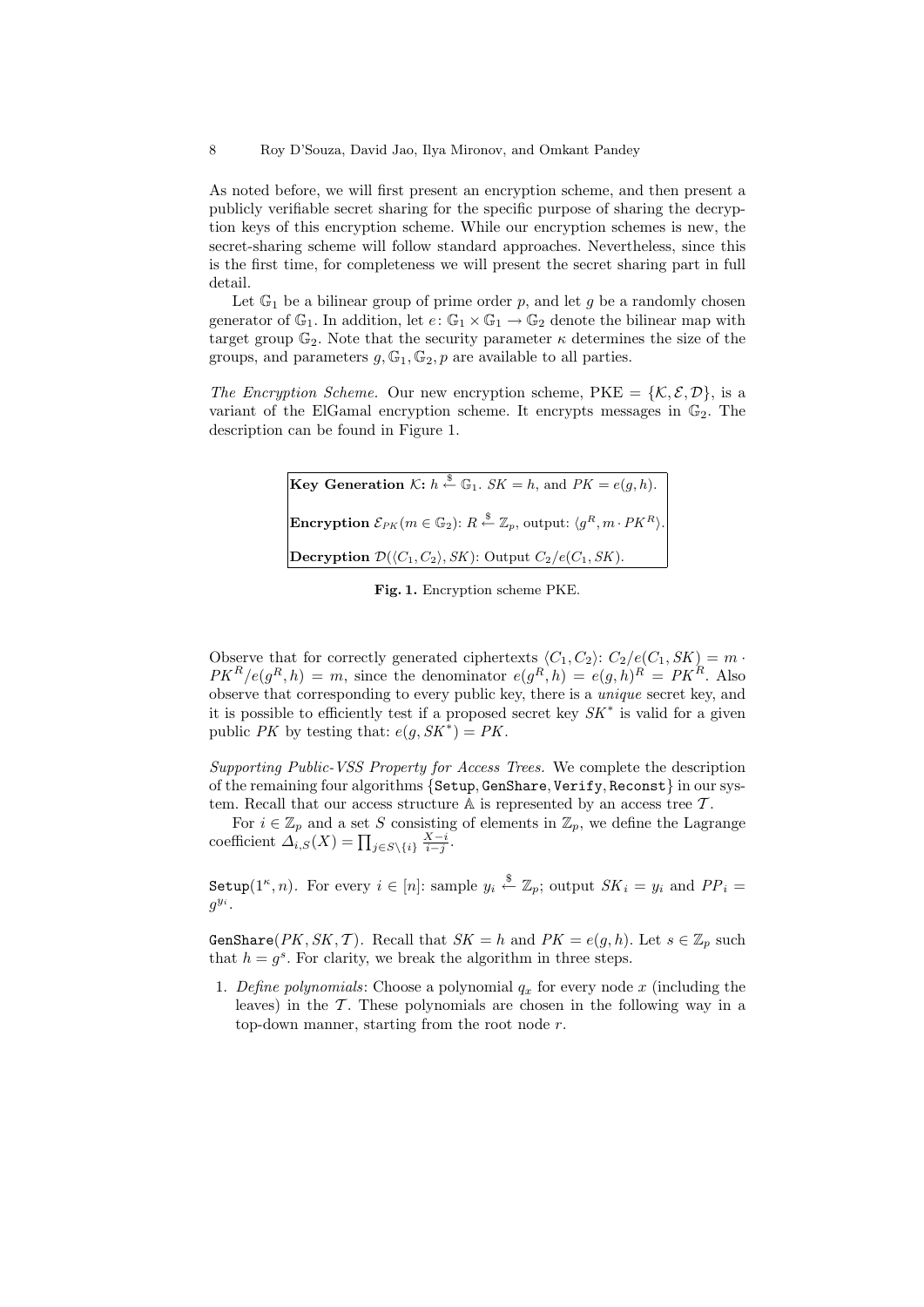For each node x in the tree, set the degree  $d_x$  of the polynomial  $q_x$  to be one less than the threshold value  $k_x$  of that node; that is,  $d_x = k_x - 1$ . Now, for the root node r, set  $q_r(0) = s$ . That is, the constant term of  $q_r$  is set to s. Choose  $d_r$  more points randomly to completely fix the polynomial  $q_r$ . For every other node x, set  $q_x(0) = q_{\text{parent}(x)}(\text{id}(x))$ ; i.e., the constant term of  $q_x$  is set to  $q_{\text{parent}(x)}(\text{id}(x))$ . Choose the remaining  $d_x$  points randomly to completely define the polynomial  $q_x$ .

2. Encapsulate shares: For every leaf node x, the share of node x is defined by:  $\lambda_x = g^{q_x(\text{id}(x))}$ . This value can be computed by using polynomial interpolation since all points are known (recall that  $\mathrm{id}(x)$  returns the index  $i \in [n]$  of the party  $P_i$  at the leaf node x). Now, choose a random value  $R_x \in \mathbb{Z}_p$ ; the encapsulation of  $\lambda_x$  is  $\langle B_x, C_x \rangle$ , where:

$$
B_x = g^{R_x}, \qquad C_x = \lambda_x \cdot PP_{\text{id}(x)}^{R_x}.
$$

Observe that the encapsulation of  $\lambda_x$  is simply an ElGamal encryption of  $\lambda_x$ under the public parameter  $PP_{\text{id}(x)}$ .

3. Proof: Finally, to enable public verification, the algorithm will "commit" to polynomials of every node  $x$  in the target group  $\mathbb{G}_2$ . For every node  $x$  and every  $0 \leq i \leq d_x$ , define the following values:

$$
A_{x,i} = g^{q_x(i)}
$$
 and  $\hat{A}_{x,i} = e(g, A_{x,i}) = e(g, g)^{q_x(i)}$ .

The output string  $\pi$  consists of the following:

- 1. For every node  $x$  (including the leaf nodes), the "committed polynomial":  $\{\widehat{A}_{x,i}\}_{i=1}^{d_x};$
- 2. For every leaf node, the encapsulations:  $\langle B_x, C_x \rangle$ .

Verify( $PK, \pi, T$ ). The algorithms proceeds in following steps:

- 1. For every node x in T, parse  $\pi$  to obtain the committed points  $\{\hat{A}_{x,i}\}_{i=1}^{d_x}$  of polynomial  $q_x$ . For every leaf node x in T, parse  $\pi$  to obtain the encapsulations  $\langle B_x, C_x \rangle$  of secrets  $\lambda_x$ . (Note that  $\lambda_x$  is not publicly known).
- 2. For the root node, verify that  $\widehat{A}_{r,0} = PK$ . For every other node x, verify that:

$$
\widehat{A}_{x,0} = \prod_{i=0}^{d_z} \left(\widehat{A}_{z,i}\right)^{\Delta_{i,\gamma_z}(w)},\tag{1}
$$

where  $z = \text{parent}(x)$ ,  $w = \text{id}(x)$ , and the set  $\gamma_z = \{0, 1, \ldots, d_z\}.$ 3. For every leaf node  $x$ , verify that:

$$
\widehat{A}_{x,0} = \frac{e(g, C_x)}{e(B_x, PP_i)},\tag{2}
$$

where  $i = id(x)$ .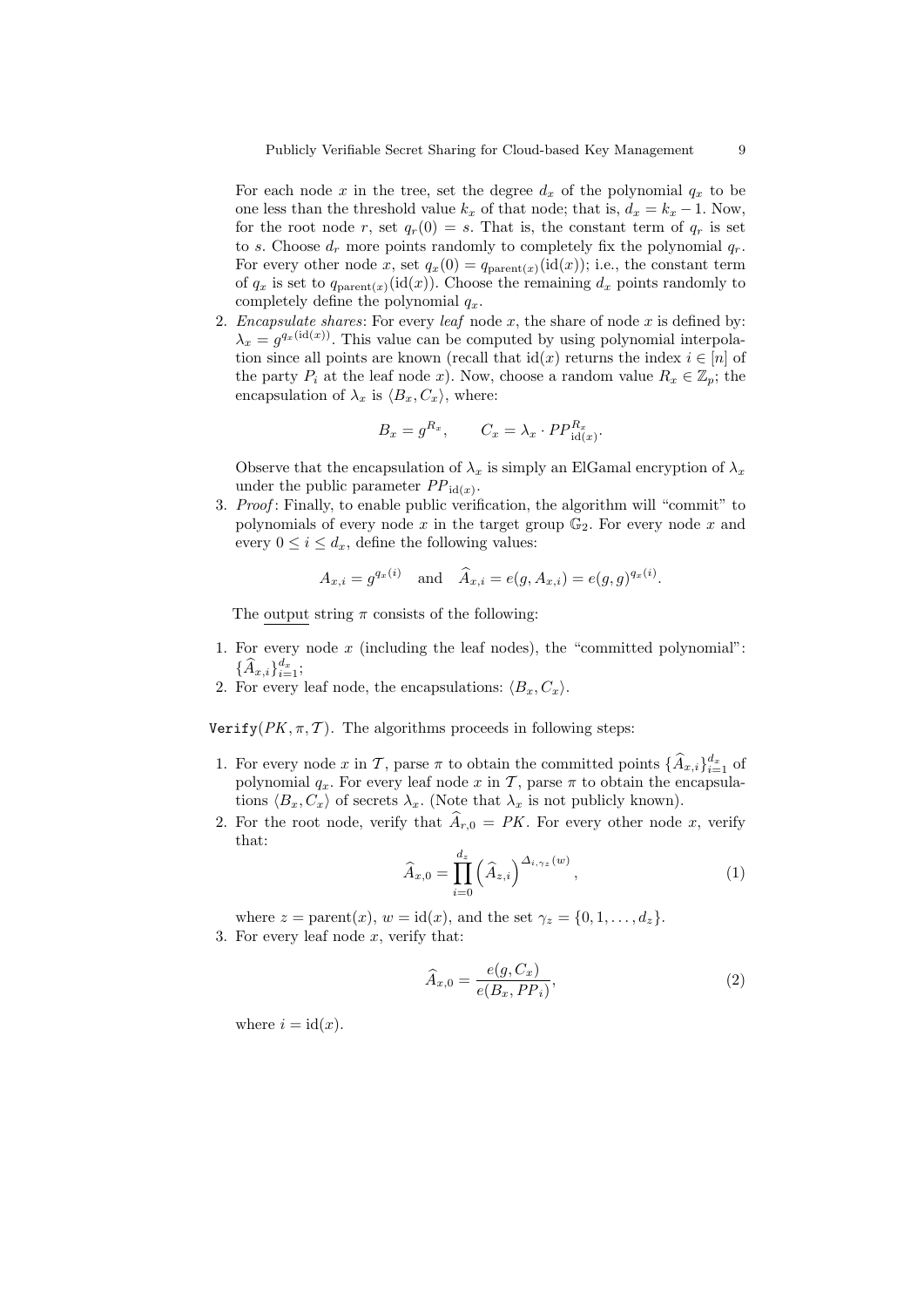If all tests pass, output 1; otherwise output 0. We quickly note that for correctly generated values all tests do pass, because:

RHS of (1) = 
$$
\prod_{i=0}^{d_z} (\hat{A}_{z,i})^{\Delta_{i,\gamma_z}(w)} = e(g,g)^{\sum_{i=0}^{d_z} q_z(i)\cdot \Delta_{i,\gamma_z}(w)}
$$
  
\n=  $e(g,g)^{q_z(w)} = e(g,g)^{q_x(0)} = \hat{A}_{x,0},$   
\nRHS of (2) = 
$$
\frac{e(g,C_x)}{e(B_x,PP_i)} = \frac{e(g,\lambda_x \cdot PP_i^{R_x})}{e(g^{R_x},PP_i)}
$$
  
\n= 
$$
\frac{e(g,\lambda_x) \cdot e(g,PP_i^{R_x})}{e(g,PP_i)^{R_x}} = e(g,\lambda_x) = \hat{A}_{x,0}.
$$

 $\text{Reconst}(PK, \pi, T, SK_S)$ . Informally, the reconstruction procedure works as follows. First "decrypt" the shares  $\lambda_x$  for relevant leaf nodes. Then, apply the standard polynomial interpolation in the exponent recursively (e.g., see [24, 14]). The formal description follows.

For every node x in T, parse  $\pi$  to obtain the committed coefficients  $\{\hat{A}_{x,i}\}_{i=1}^{d_x}$ of polynomial  $q_x$ . For every leaf node x in T, parse  $\pi$  to obtain the encapsulations  $\langle B_x, C_x \rangle$  of secrets  $\lambda_x$ .

Now, we define a recursive algorithm  $\text{DecryptNode}(\pi, SK_S, x)$  that takes as input the string  $\pi$  and the secret key set  $SK_S$  (we assume that S is included in  $SK_S$ ), and a node x in the tree. It outputs an element in  $\mathbb{G}_1$  or  $\bot$ .

Let  $i = id(x)$ . If x is a leaf node then let  $y_i \in SK_S$  be the secret key corresponding to  $PP_i$ . The algorithm is defined as follows: if  $i \in S$ ,

$$
\text{DecryptNode}(\pi, SK_S, x) = \frac{C_x}{B_x^{y_i}} = \frac{\lambda_x \cdot PP_i^{R_x}}{g^{R_x \cdot y_i}} = \lambda_x = g^{q_x(0)}.
$$

If  $i \notin S$ , then we define DecryptNode $(\pi, SK_S, x) = \bot$ .

We now consider the case when  $x$  is not a leaf node. In this case, the algorithm DecryptNode( $\pi$ ,  $SK_S$ , x) proceeds as follows: for all nodes z that are *children* of x, it calls DecryptNode( $\pi$ ,  $SK_S, z$ ) and stores the output as  $F_z$ . Let  $\gamma_x$  be an arbitrary k<sub>x</sub>-sized set of child nodes z such that  $F_z \neq \bot$ . If no such set exists then the node was not satisfied and the algorithm returns  $\bot$ .

Otherwise, compute:

$$
F_x = \prod_{z \in \gamma_x} F_z^{\Delta_{i, \gamma'_x}(0)}, \qquad \text{where } \begin{cases} i = \text{id}(z) \\ \gamma'_x = \{ \text{id}(z) : z \in \gamma_x \} \end{cases}
$$
  
\n
$$
= \prod_{z \in \gamma_x} g^{q_z(0) \cdot \Delta_{i, \gamma'_x}(0)}
$$
  
\n
$$
= \prod_{z \in \gamma_x} g^{q_{\text{parent}(z)}(\text{id}(z)) \cdot \Delta_{i, \gamma'_x}(0)}
$$
 (by construction)  
\n
$$
= \prod_{z \in \gamma_x} g^{q_x(i) \cdot \Delta_{i, \gamma'_x}(0)}
$$
  
\n
$$
= g^{q_x(0)}
$$
 (using polynomial interpolation)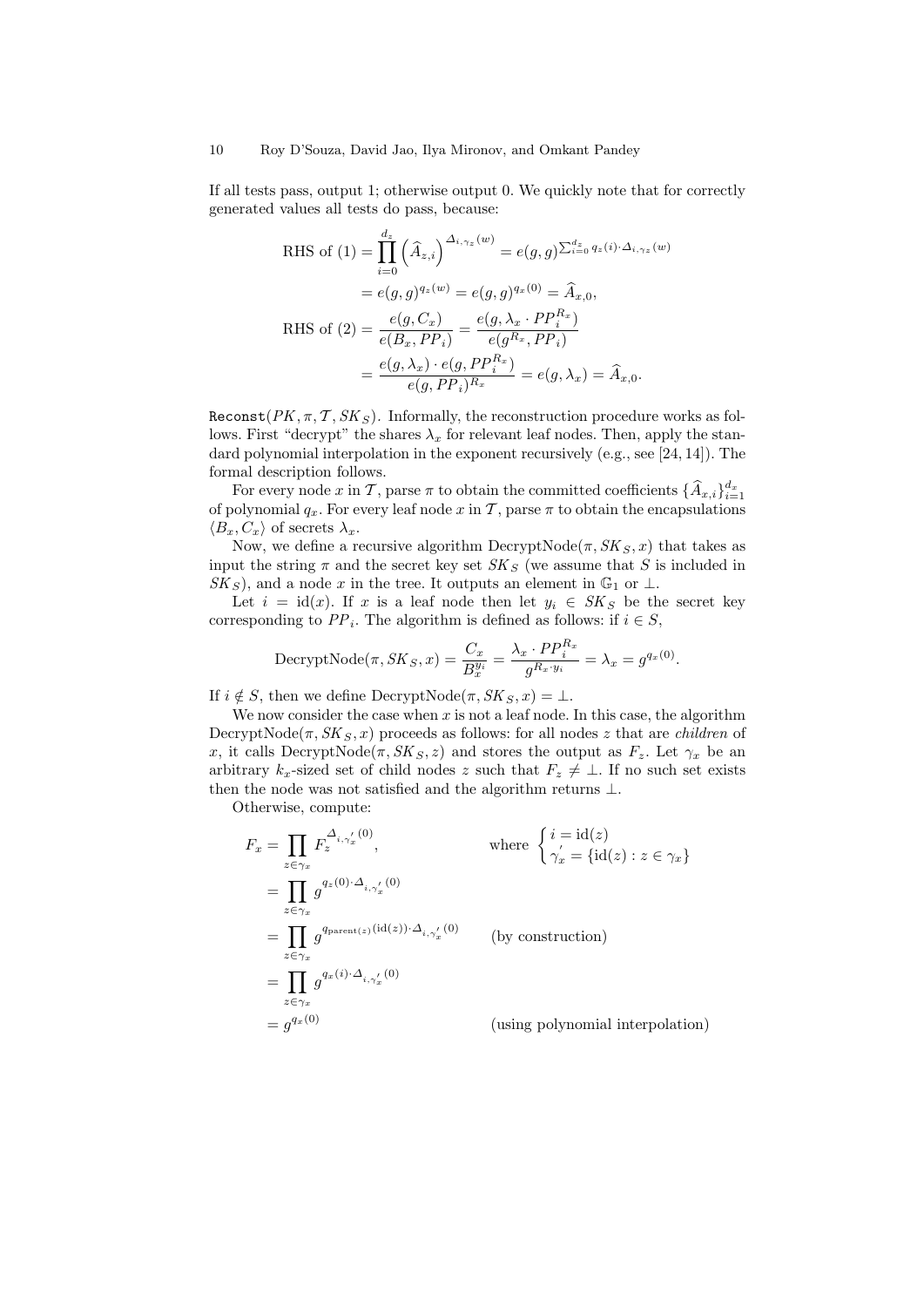and return the result.

Having defined the recursive algorithm DecryptNode, our reconstruction algorithm Reconst simply calls the function DecryptNode on the root node  $r$  of the tree with inputs  $(\pi, SK_S)$ . Observe that: DecryptNode $(\pi, SK_S, r) = g^{q_r(0)} =$  $g^s = SK$  if and only if  $\mathcal{T}(S) = 1$  (as desired).

 $Efficiency.$  Note that for ease of exposition, we have defined the simplest form of reconstruction algorithm. There are several optimizations possible. See the discussion in [14] on how to minimize the number of exponentiations (ignoring the pairing computations). Note that the Reconst algorithm does not perform any pairing computations; the computation cost is thus dominated by number of exponentiations.

On supporting every LSSS-realizable A. Our construction is only described for access trees. However, it can be easily extended to suppose every access structure A which can be realized by a *linear secret-sharing scheme* (LSSS, see [2]). Such access structures A are represented by a monotone span program. Our construction will commit to the randomness of such secret-sharing scheme instead of committing to the coefficients. The full construction can be obtained by following the details of construction in Section A of [14].

## 4 System Implementation

Recall that our access structures are composed of a tree of threshold gates. For the purposes of evaluating performance, it suffices to consider a single  $(k, n)$ threshold gate. For such a gate, it is easy to calculate that the theoretical cost of our scheme is  $O(n)(T_1 + T_3)$  for GenShare,  $O(k^2)T_2 + O(n)T_3$  for Verify, and  $O(k^2 + n)T_1$  for Reconst, where  $T_1, T_2$ , and  $T_3$  are the costs of a  $\mathbb{G}_1$ exponentiation, a  $\mathbb{G}_2$ -exponentiation, and a pairing respectively. Hence, in terms of asymptotic cost complexity, our scheme has performance similar to [25]. In order to compare the performance of the two schemes in more detail, we implemented the two schemes and measured their running times empirically.

Our implementation is based on Mike Scott's MIRACL library [26]. For the pairing, our protocol requires a type 1 (symmetric) cryptographic pairing. We used the Tate pairing on supersingular elliptic curves over  $\mathbb{F}_p$  of embedding degree 2. Although other type 1 pairings lead to a sizable performance improvement [1], we chose the Tate pairing implementation built into MIRACL because it has the advantages of public availability and integration with the supporting MIRACL API. We evaluated the performance of both schemes at the 80, 112, 128, and 256-bit security levels. Following the guidance of [22, Table 1], we used corresponding group sizes of 160, 224, 256, and 512 bits, and field sizes of 1024, 2048, 3072, and 15360 bits respectively. For the pairing-based implementation, the field size is the size of  $\mathbb{G}_2$  in bits; the size of  $\mathbb{G}_1$  in bits is half that of  $\mathbb{G}_2$  (since the embedding degree is 2). All tests were run on an AMD 2.4GHz Opteron in 64-bit mode.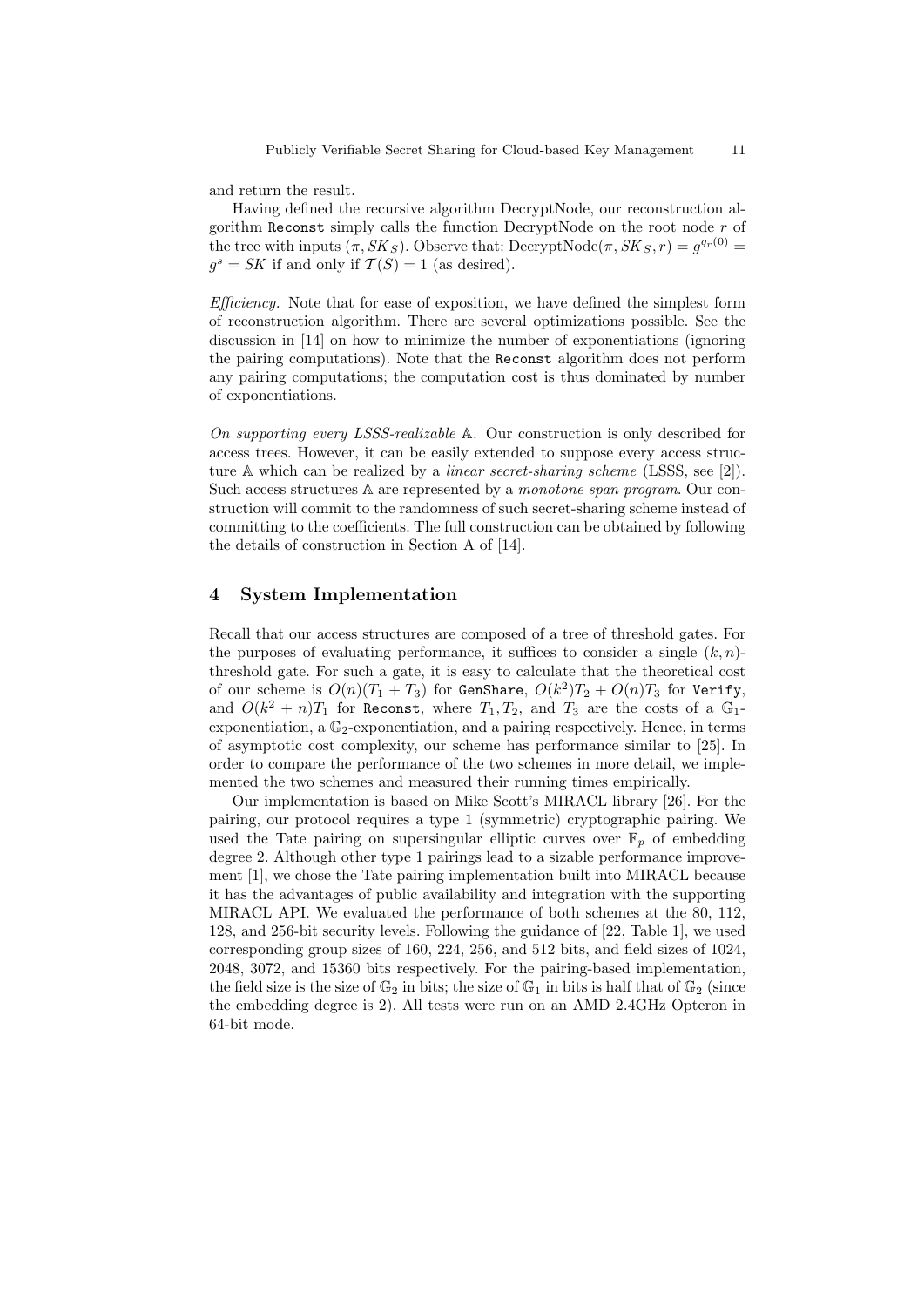The results of our tests are presented in Appendix B. We observe that, in general, the performance of the two schemes on GenShare is comparable. Our scheme is slower for GenShare at the 256-bit security level because pairing operations over such large curves are slow. For Verify, our scheme is slower than [25] for the smallest measured values of  $k$  and faster for the largest values. We expect such a performance improvement in asymptotic terms since our scheme avoids the double exponentiation step of [25, p. 154]. For Reconst, our scheme is slower by about a factor of 2, in this case because group operations on large elliptic curves are slow. As mentioned above, one possible strategy for improving performance would be to use pairings on supersingular curves over fields of small characteristic with larger embedding degrees [1]. We mention, however, that execution of Reconst is normally needed only in unforeseen circumstances such as the loss of a key, and will not be performed simultaneously for too many users.

## 5 Security Proof for Our Construction

In this section, we provide a full proof of security of our pairing based scheme. First note that the proof of soundness (of the Reconst procedure) is straightforward. Further details can be found in Appendix A. We move on to prove the security of encryption (in the presence of public-VSS). The security of our scheme is proven by reduction to the BDH assumption. We show that if an adversary can win the security game for PKE supporting Public-VSS with non-negligible advantage, then one can construct a simulator to break the BDH assumption.

**Theorem 5.1.** If a polynomial time adversary  $A$  wins the security for  $PKE$ scheme supporting publicly verifiable secret-sharing scheme, then there exists a polynomial time simulator B to break the Bilinear Diffie-Hellman Assumption.

*Proof.* Suppose that  $\mathcal A$  can succeed in the security game for PKE supporting public-VSS with advantage  $\epsilon$ . We construct a simulator  $\beta$  that succeeds in the decisional BDH game with advantage  $\epsilon/2$  or more. The simulation proceeds as follows.

We first let the challenger set the groups  $\mathbb{G}_1, \mathbb{G}_2$  of prime order p with an efficient bilinear map  $e$  and a generator  $g$ . The challenger flips a fair coin  $\mu$  outside the view of B. If  $\mu = 0$  the challenger sets  $(A, B, C', D) = (g^a, g^b, g^c, e(g, g)^{abc});$ otherwise, it sets  $(A, B, C', D) = (g^a, g^b, g^c, e(g, g)^d)$  for random  $(a, b, c, d)$ . Now, the simulator initiates the adversary  $A$  interacting with it through various phases as follows.

Setup. B prepares the following values. First it sets  $PK = e(A, B) = e(g, g)^{ab}$ . Next, for every  $i \in [n]$ , it chooses a random value  $\beta_i \in \mathbb{Z}_p$  and sets  $PP_i = B^{\beta_i} =$  $g^{b\beta_i}$ . Adversary receives  $(PK, {P\{P_i\}}_{i \in [n]})$ .

Corruption. The adversary corrupts a set  $C \subset [n]$  of parties by fixing public parameter  $PP_i^*$  of its own choice for every  $i \in C$ . The new public parameters for the system are:  $PK$ ,  $\{PP_i^*\}_{i \in C} \cup \{PP_i\}_{i \in [n] \setminus C}$ .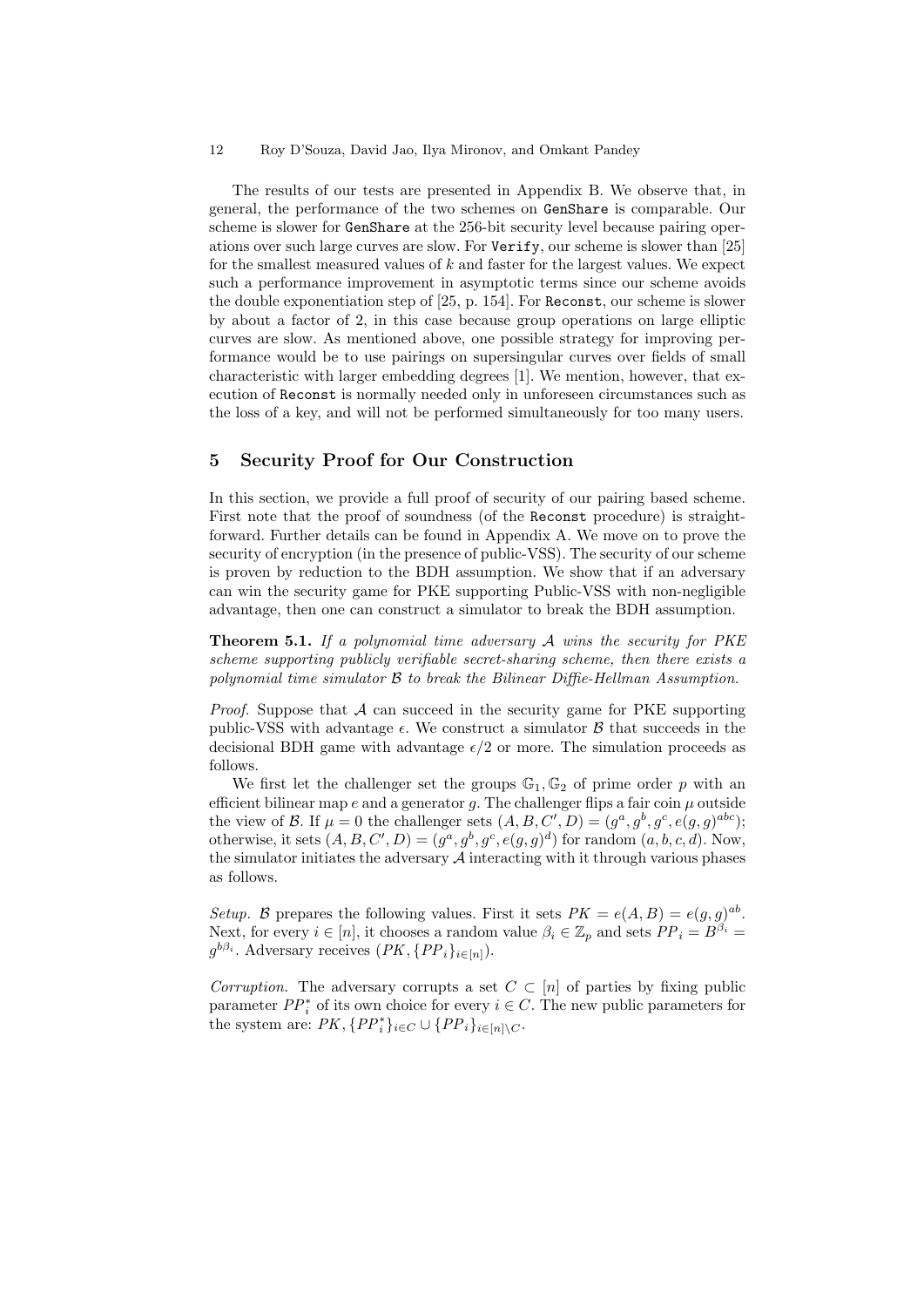*Phase 1.* The adversary sends an access tree T to the simulator such that  $T(C)$  = 0. The simulator needs to respond with a string  $\pi$  as its response to the public VSS query. It proceeds as follows.

Let  $s = ab$  so that  $PK = e(g, g)^s$  and  $y_i = b\beta_i$  so that  $PP_i = g^{y_i}$  for every  $i \in [n] \setminus C$ . The simulator first needs to define a polynomial  $q_x$  of degree  $d_x$ for every node x. We define the following two procedures to be executed by the B later: PolySat and PolyUnsat. These are recursive procedures, and append values to the output string  $\pi$  (initially empty).

PolySat $(\mathcal{T}_x, C, \delta_x)$  This procedure sets up the polynomials for all nodes of an access sub-tree whose root node is *satisfied* by parties in C; that is  $T_x(C) = 1$ . The inputs to the procedure are: the subtree  $\mathcal{T}_x$  rooted at node x of T, the set C, and an integer  $\delta_x \in \mathbb{Z}_p$ .

The procedure starts by defining a polynomial  $q_x$  for node x; it sets  $q_x(0)$  =  $\delta_x$ . It then sets the remaining points of  $q_x$  randomly to completely fix the polynomial  $q_x$ . For  $0 \le i \le d_x$ , values  $\widehat{A}_{x,i} = e(g, g)^{q_x(i)}$  are then appended to  $\pi$ .

Now, for every child node x' of x, we call  $PolySat(\mathcal{T}_{x'}, C, q_x(\text{id}(x')))$ . This fixes the polynomials for every node z in the access sub-tree  $\mathcal{T}_x$  and appends relevant values  $A_{x,i}$  to  $\pi$ . Note that by construction, all nodes satisfy the constraint that:  $q_z(0) = q_{\text{parent}(z)}(\text{id}(z)).$ 

PolyUnsat $(\mathcal{T}_x, C, e(g, g)^{\delta_x})$  This procedure sets up the polynomials for all nodes of an unsatisfied access sub-tree  $\mathcal{T}_x$ ; that is  $\mathcal{T}_x(C) = 0$ . The inputs to the procedure are: the subtree  $\mathcal{T}_x$  rooted at node x of  $\mathcal{T}_y$ , the set  $C$ , and an element  $e(g,g)^{\delta_x} \in \mathbb{G}_2$  where  $\delta_x \in \mathbb{Z}_p$ .

It first defines a polynomial  $q_x$  of degree  $d_x$  for the root node x such that  $q_x(0) = \delta_x$ . Since  $\mathcal{T}_x(C) = 0$ , at most  $h_x \leq d_x$  children of x are satisfied. For each satisfied child x' of x, the procedure chooses a random value  $\delta_x$ and sets  $q_x(\text{id}(x')) = \delta_{x'}$ . It then fixes the remaining  $d_x - h_x$  points of  $q_x$ randomly to completely fix the polynomial. Let  $\gamma_x$  be the set of these  $d_x$ points where the value of the polynomial is chosen. That is, except for  $i = 0$ , value of  $q(i)$  is known to B for every  $i \in \gamma_x$ .

Now the algorithm recursively defines polynomials for the rest of the nodes in the tree as follows. For each child node  $x'$  of  $x$ , the algorithm calls:

- PolySat $(\mathcal{T}_x, C, \delta_{x'})$ , if  $x'$  is a satisfied child node. Note that the value  $\delta_{x'} = q_x(\text{id}(x'))$  is chosen by  $\beta$  in this case.

- PolyUnsat $(\mathcal{T}_x, C, e(g, g)^{q_x(\text{id}(x'))})$ , if x' is an unsatisfied child node. The unknown value  $e(g, g)^{q_x(\text{id}(x'))}$  is computed by polynomial interpolation. To see this, we obtain a general formula as follows. First note that:

$$
q_x(X) = \sum_{i \in \gamma_x} q_x(i) \Delta_{i, \gamma_x}(X)
$$
  
=  $q_x(0) \Delta_{0, \gamma_x}(X) + \sum_{\substack{i \in \gamma_x \setminus \{0\} \\ \xi_x(X) \quad (\text{=known})}} q_x(i) \Delta_{i, \gamma_x}(X)$   
=  $\delta_x \cdot \Delta_{0, \gamma_x}(X) + \xi_x(X).$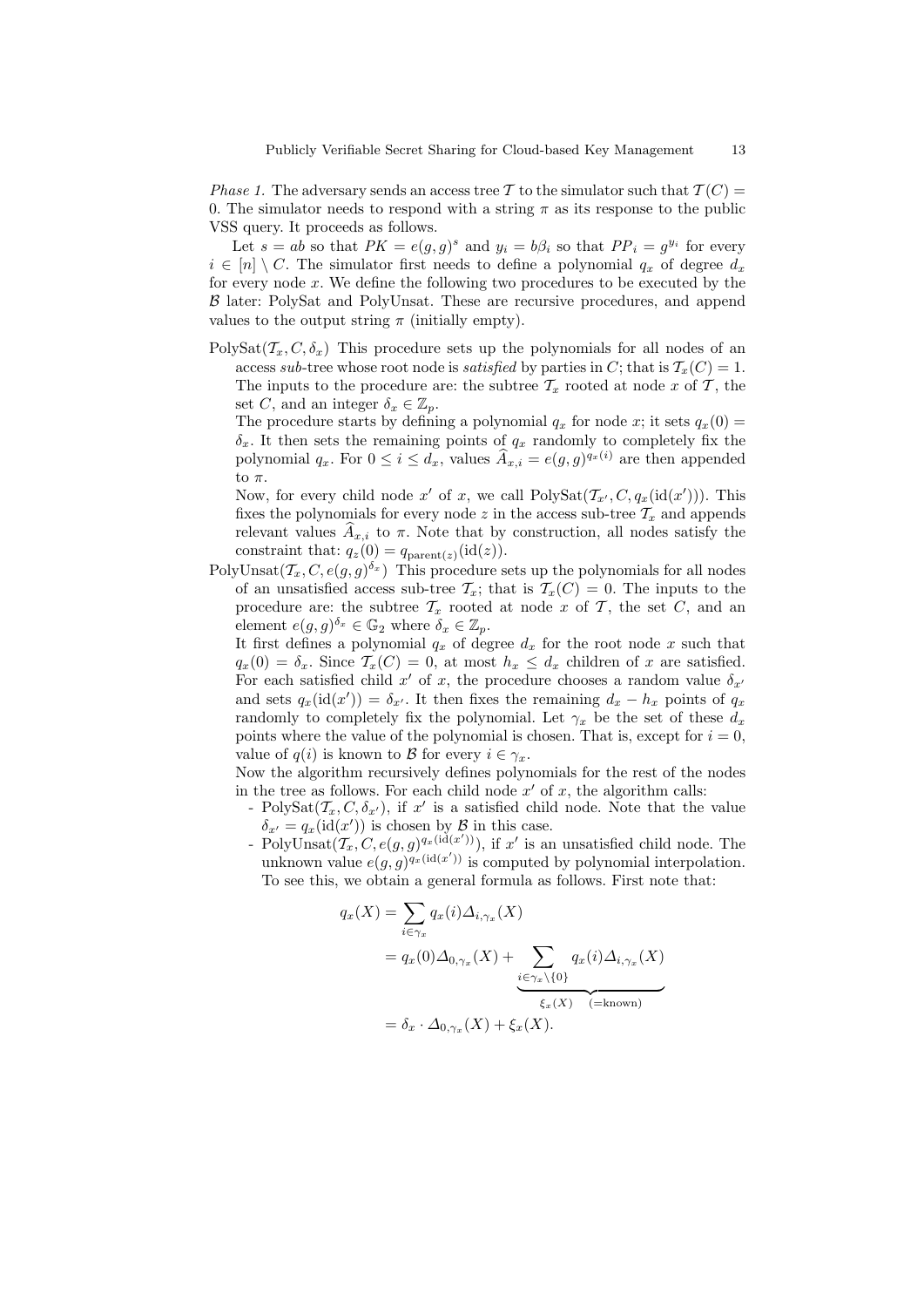Then, the following function is computable by  $\mathcal{B}$ :

$$
e(g,g)^{q_x(X)} = (e(g,g)^{\delta_x})^{\Delta_{0,\gamma_x}(X)} \cdot e(g,g)^{\xi_x(X)}.
$$
 (3)

Hence, the procedure can compute the input  $e(g,g)^{q_x(\text{id}(x'))}$  as needed above.

Before finishing the execution, the procedure computes the values  $\hat{A}_{x,i} =$  $e(g,g)^{q_x(i)}$  for every  $0 \leq i \leq d_x$  using formula (3) and appends it to the output π.

Having defined the two procedures, the simulator runs  $PolyUnsat(\mathcal{T}, C, PK)$ . The procedure returns a partially complete output  $\pi$  which includes the committed polynomials corresponding to every node x in  $\mathcal T$ . To complete the output,  $\mathcal B$ needs to compute the encapsulations corresponding to every leaf node  $x$ . These are computed as follows and appended to the string  $\pi$ :

- 1. If x is a satisfied leaf node (i.e.,  $\text{id}(x) \in C$ ), then value  $\lambda_x = g^{q_x(0)}$  is known to B. In this case, B generates the encapsulation as usual; choose  $R_x \stackrel{\$}{\leftarrow} \mathbb{Z}_p$ and output  $\langle B_x, C_x \rangle$  where  $B_x = g^{R_x}$  and  $C_x = \lambda_x \cdot PP_i^{R_x} = \lambda_x \cdot B_{\text{max}}^{\beta_i R_x}$ .
- 2. If x is an unsatisfied leaf node (i.e.,  $\mathrm{id}(x) \notin C$ ), then value  $\lambda_x = g^{q_x(0)}$  is not known to  $\beta$ . However, by construction of PolyUnsat, we have that:

$$
\lambda_x = g^{\xi_1 + ab \cdot \xi_2},
$$

where both  $\xi_1$  and  $\xi_2$  are known values (computed recursively using interpolations and functions  $\xi_x(X)$  defined above). The simulator sets  $R_x =$  $-a\xi_2/\beta_{\text{id}(x)} + R'_x$  for a randomly chosen  $R'_x \in \mathbb{Z}_p$ . Let  $i = \text{id}(x)$ , then the encapsulation of  $\lambda_x$  includes:

$$
B_x = g^{R_x} = g^{-a\xi_2/\beta_i + R'_x} = g^{R'_x} \cdot A^{-\xi_2/\beta_i};
$$
  
\n
$$
C_x = \lambda_x \cdot PP_i^{R_x} = g^{\xi_1 + ab \cdot \xi_2} \cdot (g^{b\beta_i})^{-a\xi_2/\beta_i + R'_x} = g^{\xi_1} \cdot B^{\beta_i R'_x}.
$$

Hence,  $\beta$  can compute encapsulations for all unsatisfied nodes as well.

Therefore, the simulator is able to answer the Phase 1 queries of  $A$ . Furthermore, these queries are distributed identically to that in the original scheme.

*Challenge.* A sends two distinct equal length messages  $m_0, m_1 \in \mathbb{G}_2$ . The simulator chooses a random bit  $\nu$  and responds by sending the following values:  $\langle C', m_{\nu} \cdot D \rangle$ .

If  $\nu = 0$ , then  $D = e(g, g)^{abc} = PK^c$ . In this case,  $\langle C', m_{\nu} \cdot D \rangle$  is a valid encryption of  $m_{\nu}$  and distributed identical to the original scheme. Whereas if  $\nu = 1, D$  is a random element of  $\mathbb{G}_2$  and hence the ciphertext  $\langle C', m_{\nu} \cdot D \rangle$ contains no information about  $m_{\nu}$ .

Phase 2. The simulator acts exactly as it did in Phase 1.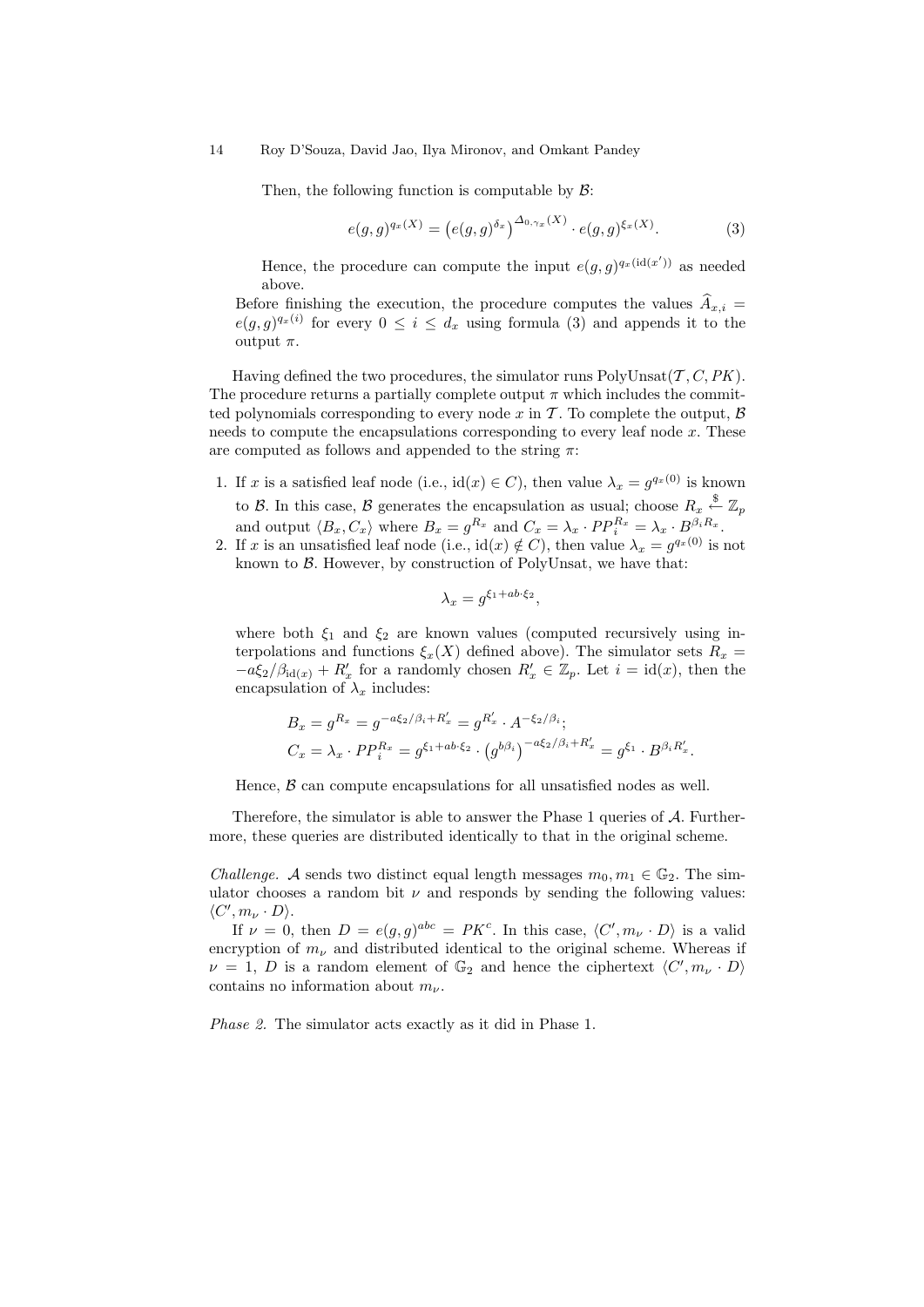Guess. A will submit a guess  $\nu'$  of  $\nu$ . If  $\nu' = \nu$  the simulator will output  $\mu' = 0$ to indicate that it was given a valid BDH-tuple otherwise it will output  $\mu' = 1$ to indicate it was given a random 4-tuple.

As shown in the construction, the simulator's generation of public parameters and answers to the queries of  $A$  in all stages are identical to that of the actual scheme.

In the case where  $\mu = 1$  the adversary gains no information about  $\nu$ . Therefore, we have  $Pr[\nu \neq \nu' \mid \mu = 1] = \frac{1}{2}$ . Since the simulator guesses  $\mu' = 1$  when  $\nu \neq \nu'$ , we have  $Pr[\mu' = \mu \mid \mu = 1] = \frac{1}{2}$ .

If  $\mu = 0$  then the adversary sees an encryption of  $m_{\nu}$ . The adversary's advantage in this situation is  $\epsilon$  by definition. Therefore, we have  $Pr[\nu = \nu' ]$  $\mu = 0$   $\geq \frac{1}{2} + \epsilon$ . Since the simulator guesses  $\mu' = 0$  when  $\nu = \nu'$ , we have  $\Pr[\mu' = \mu \mid \mu = 0] \ge \frac{1}{2} + \epsilon.$ 

The overall advantage of the simulator in the Decisional BDH game is equal to  $\frac{1}{2} \Pr[\mu' = \mu | \mu = 0] + \frac{1}{2} \Pr[\mu' = \mu | \mu = 1] - \frac{1}{2} \ge \frac{1}{2} (\frac{1}{2} + \epsilon) + \frac{1}{2} \cdot \frac{1}{2} - \frac{1}{2} = \frac{1}{2} \epsilon.$ 

## References

- 1. Diego F. Aranha, Julio L´opez, and Darrel Hankerson. High-speed parallel software implementation of the  $\eta_t$  pairing. In Josef Pieprzyk, editor, CT-RSA, volume 5985 of Lecture Notes in Computer Science, pages 89–105. Springer, 2010.
- 2. Amos Beimel. Secure Schemes for Secret Sharing and Key Distribution. PhD thesis, Israel Institute of Technology, Technion, Haifa, Israel, June 1996.
- 3. Mihir Bellare and Shafi Goldwasser. Verifiable partial key escrow. In ACM Conference on Computer and Communications Security, pages 78–91, 1997.
- 4. Mihir Bellare and Phillip Rogaway. Random oracles are practical: A paradigm for designing efficient protocols. In ACM Conference on Computer and Communications Security, pages 62–73, 1993.
- 5. George Robert Blakley, Jr. Safeguarding cryptographic keys. In AFIPS 1979, National Computer Conference, volume 48, pages 313–317, 1979.
- 6. Dan Boneh and Xavier Boyen. Efficient selective-ID secure identity-based encryption without random oracles. In Christian Cachin and Jan Camenisch, editors, Advances in Cryptology—EUROCRYPT 2004, volume 3027 of Lecture Notes in Computer Science, pages 223–238. Springer, 2004.
- 7. Dan Boneh and Matthew K. Franklin. Identity-based encryption from the Weil pairing. In Joe Kilian, editor, Advances in Cryptology—CRYPTO 2001, volume 2139 of Lecture Notes in Computer Science, pages 213–229. Springer, 2001.
- 8. Dan Boneh and Matthew K. Franklin. Identity-based encryption from the Weil pairing. SIAM J. Comput., 32(3):586–615, 2003. Ealier version in [7].
- 9. Benny Chor, Shafi Goldwasser, Silvio Micali, and Baruch Awerbuch. Verifiable secret sharing and achieving simultaneity in the presence of faults (extended abstract). In 26th Annual Symposium on Foundations of Computer Science (FOCS), pages 383–395. IEEE, 1985.
- 10. Mache Creeger. Cloud computing: An overview. Queue, 7:2:3–2:4, June 2009.
- 11. Paul Feldman. A practical scheme for non-interactive verifiable secret sharing. In 28th Annual Symposium on Foundations of Computer Science (FOCS), pages 427–437. IEEE, 1987.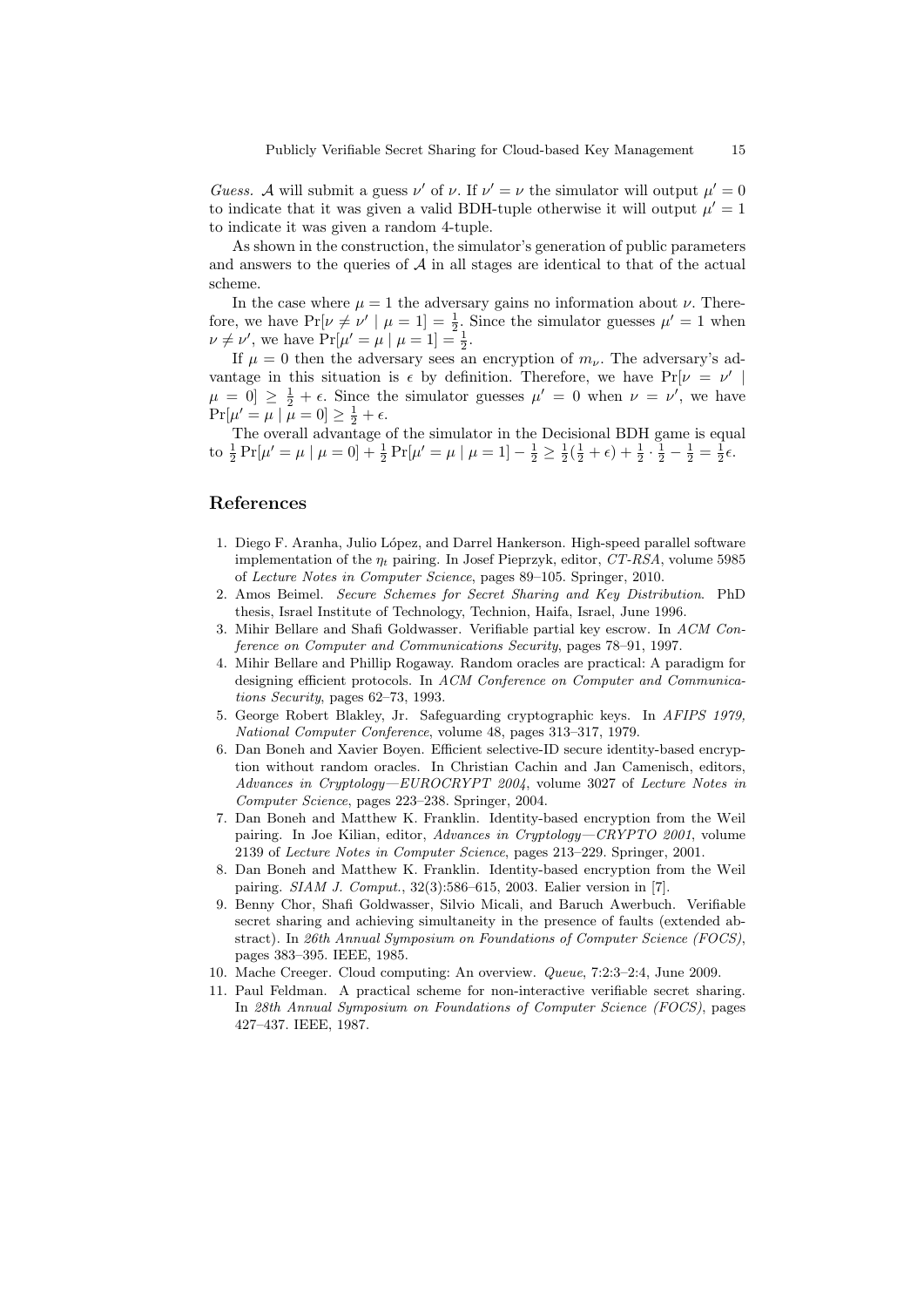- 16 Roy D'Souza, David Jao, Ilya Mironov, and Omkant Pandey
- 12. Taher El Gamal. A public key cryptosystem and a signature scheme based on discrete logarithms. In G. R. Blakley and David Chaum, editors, Advances in Cryptology—Proceedings of CRYPTO '84, volume 196 of Lecture Notes in Computer Science, pages 10–18. Springer, 1985.
- 13. Shafi Goldwasser and Silvio Micali. Probabilistic encryption. J. Comput. Syst. Sci., 28(2):270–299, 1984.
- 14. Vipul Goyal, Omkant Pandey, Amit Sahai, and Brent Waters. Attribute-based encryption for fine-grained access control of encrypted data. In Ari Juels, Rebecca N. Wright, and Sabrina De Capitani di Vimercati, editors, ACM Conference on Computer and Communications Security, pages 89–98. ACM, 2006.
- 15. Antoine Joux. A one round protocol for tripartite Diffie-Hellman. In Wieb Bosma, editor, ANTS, volume 1838 of Lecture Notes in Computer Science, pages 385–394. Springer, 2000.
- 16. Antoine Joux. A one round protocol for tripartite Diffie-Hellman. J. Cryptology, 17(4):263–276, 2004. Earlier version in [15].
- 17. Mike Klien. Six Benefits of Cloud Computing, 2010. http://resource. onlinetech.com/the-six-benefits-of-cloud-computing/.
- 18. Luther Martin. Federated Key Management for Secure Cloud Computing. Presentation by Voltage Security, Inc.: http://storageconference.org/2010/ Presentations/KMS/17.Martin.pdf, May 2010.
- 19. Silvio Micali. Fair public-key cryptosystems. In Ernest F. Brickell, editor, Advances in Cryptology—CRYPTO '92, volume 740 of Lecture Notes in Computer Science, pages 113–138. Springer, 1993.
- 20. Silvio Micali and Adi Shamir. Partial key-escrow. Manuscript, 1996.
- 21. Escrowed encryption standard (EES). FIPS PUB 185, National Institute of Standards and Technology, February 1994.
- 22. National Institute of Standards and Technology. NIST Special Publication 800-57: Recommendation for Key Management — Part 1: General (revised), 2007.
- 23. Torben Pryds Pedersen. Non-interactive and information-theoretic secure verifiable secret sharing. In Joan Feigenbaum, editor, Advances in Cryptology—CRYPTO '91, volume 576 of Lecture Notes in Computer Science, pages 129–140. Springer, 1992.
- 24. Amit Sahai and Brent Waters. Fuzzy identity-based encryption. In Ronald Cramer, editor, Advances in Cryptology—EUROCRYPT 2005, volume 3494 of Lecture Notes in Computer Science, pages 457–473. Springer, 2005.
- 25. Berry Schoenmakers. A simple publicly verifiable secret sharing scheme and its application to electronic voting. In Michael J. Wiener, editor, Advances in Cryptology—CRYPTO '99, volume 1666 of Lecture Notes in Computer Science, pages 148–164. Springer, 1999.
- 26. Michael Scott. MIRACL—A Multiprecision Integer and Rational Arithmetic  $C/C++$  Library. Shamus Software Ltd, Dublin, Ireland, 2010. Available at http://www.shamus.ie/.
- 27. Adi Shamir. How to share a secret. Commun. ACM, 22(11):612–613, 1979.
- 28. Victor Shoup. Encryption algorithms—part 2: Asymmetric ciphers. Final Committee Draft 18033-2, ISO/IEC, December 2004. http://www.shoup.net/iso/std6. pdf.
- 29. Markus Stadler. Publicly verifiable secret sharing. In Ueli M. Maurer, editor, Advances in Cryptology—EUROCRYPT '96, volume 1070 of Lecture Notes in Computer Science, pages 190–199. Springer, 1996.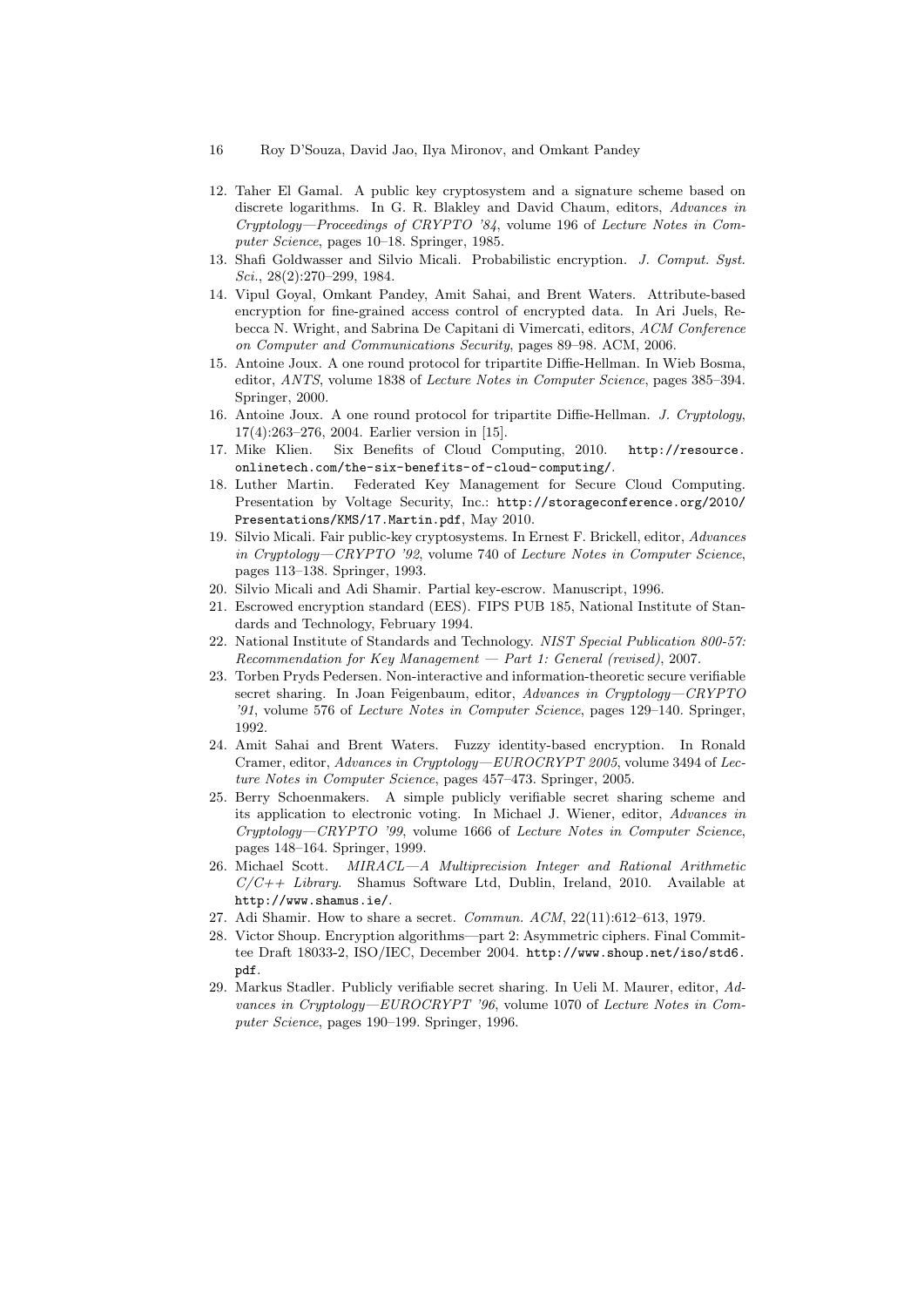## A Proof of Soundness

*Proof of Soundness.* Let  $U^*$  be an arbitrary non-uniform PPT adversary. Let  $T$ be an arbitrary access tree (representing an access structure  $A$ ), and let  $S$  be such that  $\mathcal{T}(S) = 1$ . Let  $(PK^*, \pi^*)$  be the output of  $U^*$  on input  $\mathcal{T}$  (we assume that the advice string is in-built in the description of  $U^*$ ). If  $\text{Verify}(PK^*, \pi^*, \mathcal{T}) = 1$ then we have the following:

- 1. For a node x, let  $\{\widehat{A}_{x,i}^*\}_{i=1}^{d_x}$  be the values parsed by Verify. From the uniqueness of the discrete logarithm in the prime-order groups, we have that for every x and every  $0 \leq i \leq d_x$ , there exists a *unique* value  $\alpha^*_{x,i}$  such that  $\widehat{A}^*_{x,i} = e(g,g)^{\alpha^*_{x,i}}$ . This fixes a *unique* polynomial of degree  $d_x$  for the node x. Also the algorithm tests that for the root node,  $\hat{A}^*_{r,0} = PK = e(g,g)^s$ ; we have that  $q_r^*(0) = s$ .
- 2. Let x be a leaf node, and let  $\langle B_x^*, C_x^* \rangle$  be the parsed encapsulated values. First, we claim that  $\text{DecryptNode}(\pi^*, SK_S) = g^{q^*_{x}(0)}$  for every x such that  $id(x) \in S$ .

From the test in (2), we have that there exist unique  $R_x^* \in \mathbb{Z}_p$  and  $\lambda_x^* \in \mathbb{G}_1$ such that:  $B_x^* = g^{R_x^*}$ ,  $C_x^* = \lambda_x^* \cdot PP_{id(x)}^{R_x^*}$ , and  $\hat{A}_{x,0}^* = e(g, \lambda_x^*)$ . This implies that  $\lambda_x^* = g^{q_x^*(0)}$ . Observe that the output of DecryptNode $(\pi^*, SK_S)$  is  $\lambda_x^*$  if  $id(x) \in S$ . This proves the claim.

3. Finally, from the test (1), we have for every node x:  $q_x^*(0) = q_{\text{parent}(x)}^*(\text{id}(x)).$ It follows that for every node x, the value  $F_x$  computed by the Reconst algorithm returns  $g^{q_x^*(0)}$ . As a result, the output of the Reconst algorithm is:  $F_r = g^{q_r^*(0)} = SK$ .

This establishes the soundness of the protocol.

#### B Empirical benchmarks

In the following tables, we list the observed timings of our implementation of the GenShare, Verify, and Reconst algorithms. For comparison, we also implemented and measured the performance of the corresponding algorithms in Schoenmakers' scheme [25], and both sets of timings are provided in the tables below. For further details regarding our implementation, see Section 4.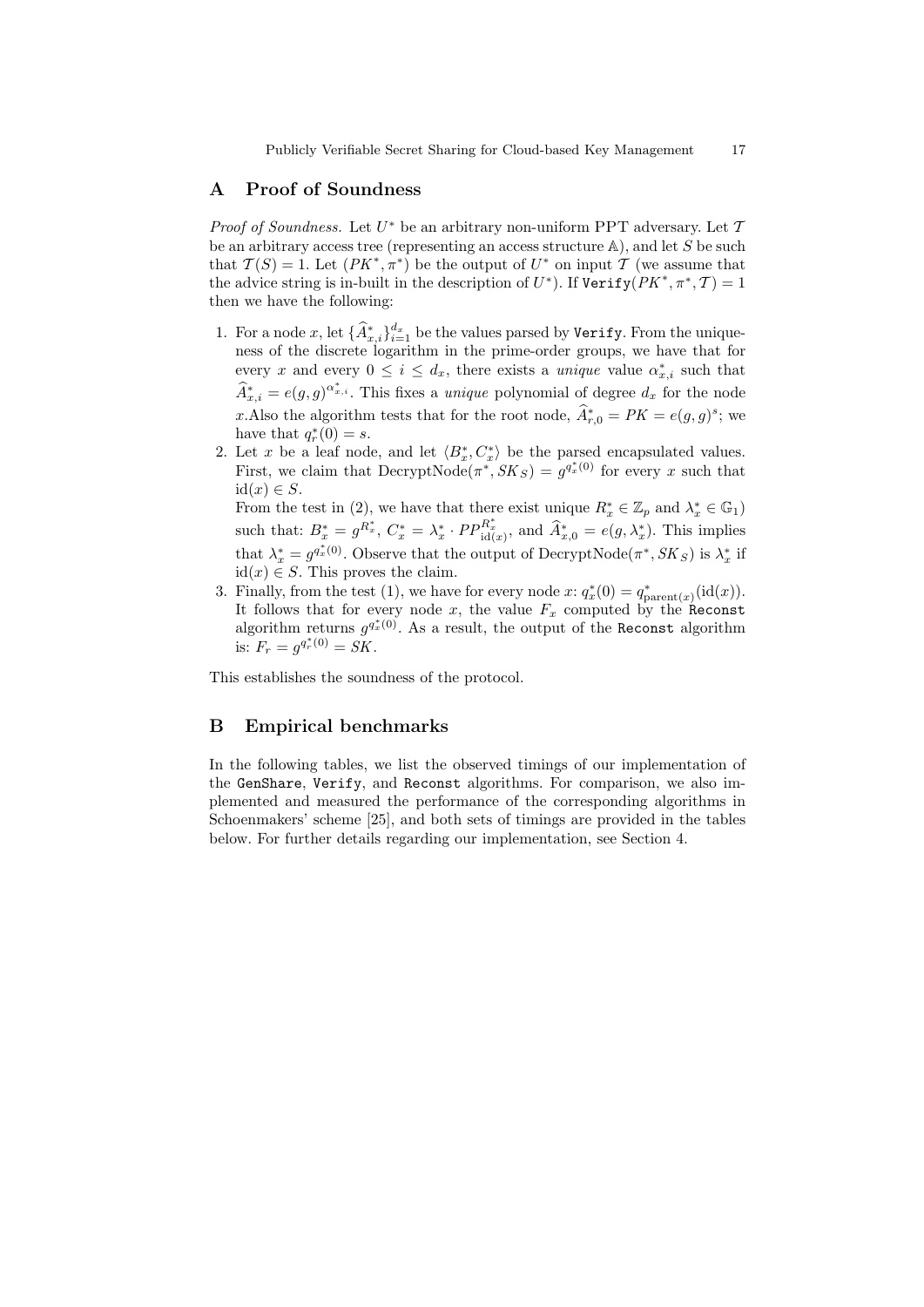|               | 80 bit $k=1$                                 | 5              |                 |     |                 | $10 \mid 15 \mid 20 \mid 25$                                                                                                                         | 30   | 35                     | 40  | 45     | 50             |       |                                                     |               |                                                                                                  |    |
|---------------|----------------------------------------------|----------------|-----------------|-----|-----------------|------------------------------------------------------------------------------------------------------------------------------------------------------|------|------------------------|-----|--------|----------------|-------|-----------------------------------------------------|---------------|--------------------------------------------------------------------------------------------------|----|
|               | 70                                           | 80   80        |                 |     |                 |                                                                                                                                                      |      |                        |     |        |                |       |                                                     |               |                                                                                                  |    |
| $n = 10$      | 110                                          | 110 110        |                 |     |                 |                                                                                                                                                      |      |                        |     |        |                |       |                                                     |               |                                                                                                  |    |
|               | 110                                          |                | 110 120 110     |     |                 |                                                                                                                                                      |      |                        |     |        |                |       |                                                     |               |                                                                                                  |    |
| 15            | 160                                          |                | 160 160 170     |     |                 |                                                                                                                                                      |      |                        |     |        |                |       |                                                     |               |                                                                                                  |    |
|               |                                              |                |                 |     |                 |                                                                                                                                                      |      |                        |     |        |                |       |                                                     |               |                                                                                                  |    |
| 20            | 160                                          |                | 150 150 150 160 |     |                 |                                                                                                                                                      |      |                        |     |        |                |       |                                                     |               |                                                                                                  |    |
|               | 210                                          |                | 210 230 220 220 |     |                 |                                                                                                                                                      |      |                        |     |        |                |       |                                                     |               |                                                                                                  |    |
| 25            | 190                                          |                |                 |     |                 | 190 200 190 200 190                                                                                                                                  |      |                        |     |        |                |       |                                                     |               |                                                                                                  |    |
|               | 270                                          |                | 260 280         | 270 |                 | 280 270                                                                                                                                              |      |                        |     |        |                |       |                                                     |               |                                                                                                  |    |
| 30            | 230                                          |                | 230 230         | 220 |                 | 230 230                                                                                                                                              | 230  |                        |     |        |                |       |                                                     |               |                                                                                                  |    |
|               | 310                                          | 320            | 320             | 310 |                 | 320 320                                                                                                                                              | 330  |                        |     |        |                |       |                                                     |               |                                                                                                  |    |
| 35            | 270                                          | 260            | 270             | 270 |                 | 260 270                                                                                                                                              | 270  | 260                    |     |        |                |       |                                                     |               |                                                                                                  |    |
|               | 360                                          | 370            | 360             | 370 | 370             | 370                                                                                                                                                  | 380  | 390                    |     |        |                |       |                                                     |               |                                                                                                  |    |
| 40            | 300                                          |                |                 |     |                 | 300 310 300 300 290                                                                                                                                  |      | 300 300 310            |     |        |                |       |                                                     |               |                                                                                                  |    |
|               | 410                                          |                | 420 420 430     |     |                 | 420 430                                                                                                                                              |      | 440 430                | 440 |        |                |       |                                                     |               |                                                                                                  |    |
| 45            | 350                                          |                |                 |     |                 | 340 330 350 340 350                                                                                                                                  |      | 350 340 340 340        |     |        |                |       |                                                     |               |                                                                                                  |    |
|               | 460                                          |                |                 |     |                 | 470 470 470 470 480                                                                                                                                  |      | 480 490 480 520        |     |        |                |       |                                                     |               |                                                                                                  |    |
| 50            | 380                                          |                |                 |     |                 | 380 380 370 370 380 380 390 380 370 370                                                                                                              |      |                        |     |        |                |       |                                                     |               |                                                                                                  |    |
|               | 520                                          |                |                 |     |                 | 520 520 520 520 540                                                                                                                                  |      | 530 540 540 560 540    |     |        |                |       |                                                     |               |                                                                                                  |    |
| 112 bit $k=1$ |                                              | $\overline{5}$ | 10              |     | 15              | $\overline{20}$                                                                                                                                      | 25   | 30                     |     | 35     | 40             | 45    | 50                                                  |               |                                                                                                  |    |
|               | 320                                          | 320            | 320             |     |                 |                                                                                                                                                      |      |                        |     |        |                |       |                                                     |               |                                                                                                  |    |
| $n = 10$      | 360                                          | 370            | 410             |     |                 |                                                                                                                                                      |      |                        |     |        |                |       |                                                     |               |                                                                                                  |    |
|               | 480                                          | 480            | 480             |     | 470             |                                                                                                                                                      |      |                        |     |        |                |       |                                                     |               |                                                                                                  |    |
| 15            | 540                                          | 560            | 560             |     | 580             |                                                                                                                                                      |      |                        |     |        |                |       |                                                     |               |                                                                                                  |    |
|               | 630                                          | 640            | 670             |     | 630             | 650                                                                                                                                                  |      |                        |     |        |                |       |                                                     |               |                                                                                                  |    |
| 20            | 740                                          | 730            | 740             |     | 750             | 770                                                                                                                                                  |      |                        |     |        |                |       |                                                     |               |                                                                                                  |    |
|               | 790                                          | 790            | 790             |     | 810             | 800                                                                                                                                                  | 800  |                        |     |        |                |       |                                                     |               |                                                                                                  |    |
| 25            | 910                                          | 910            | 930             |     | 930             | 950                                                                                                                                                  | 960  |                        |     |        |                |       |                                                     |               |                                                                                                  |    |
|               | 980                                          | 970            | 960             |     | 960             | 990                                                                                                                                                  | 970  | 980                    |     |        |                |       |                                                     |               |                                                                                                  |    |
| 30            | 1080                                         |                | 1090 1100       |     |                 | 1120 1130                                                                                                                                            | 1130 | 1170                   |     |        |                |       |                                                     |               |                                                                                                  |    |
|               |                                              |                |                 |     |                 |                                                                                                                                                      |      |                        |     |        |                |       |                                                     |               |                                                                                                  |    |
| 35            | 1120                                         |                | 1260 1290       |     |                 | 1120 1110 1120 1120 1140 1110 1120                                                                                                                   |      |                        |     |        |                |       |                                                     |               |                                                                                                  |    |
|               | 1270<br>1280                                 |                | 1290 1300       |     |                 | 1290 1300 1310 1320 1350                                                                                                                             |      |                        |     |        |                |       |                                                     |               |                                                                                                  |    |
| 40            | 1440                                         |                | 1440 1450       |     |                 | 1280 1370 1280 1270 1280 1280<br>1460 1480                                                                                                           | 1490 |                        |     |        | 1500 1520 1540 |       |                                                     |               |                                                                                                  |    |
|               | 1450                                         | 1450           | 1440            |     | 1470            | 1440                                                                                                                                                 | 1440 | 1430                   |     | 1430   | 1460           | 1450  |                                                     |               |                                                                                                  |    |
| 45            | 1620                                         | 1640           | 1620            |     | 1630            | 1660                                                                                                                                                 | 1670 | 1840                   |     | 1690   | 1730           | 1720  |                                                     |               |                                                                                                  |    |
|               | 1590                                         | 1600           | 1580            |     | 1590            | 1590                                                                                                                                                 | 1590 | 1600                   |     | 1610   | 1590           | 1600  | 1600                                                |               |                                                                                                  |    |
| 50            | 1810                                         | 1790           | 1830            |     | 1810            | 1850                                                                                                                                                 | 1850 | 1880                   |     | 1880   | 1880           | 1890  | 1900                                                |               |                                                                                                  |    |
|               |                                              |                |                 |     |                 |                                                                                                                                                      |      |                        |     |        |                |       |                                                     |               |                                                                                                  |    |
|               |                                              |                |                 |     |                 |                                                                                                                                                      |      |                        |     |        |                |       |                                                     |               |                                                                                                  |    |
| $128$ bit     | $k =$<br>$\overline{1}$                      | 5              | 10              |     | 15              | 20                                                                                                                                                   | 25   | 30                     |     | 35     | 40             | 45    | 50                                                  |               |                                                                                                  |    |
| $n = 10$      | 760                                          | 760            | 770             |     |                 |                                                                                                                                                      |      |                        |     |        |                |       |                                                     |               |                                                                                                  |    |
|               | 830                                          | 830            | 870             |     |                 |                                                                                                                                                      |      |                        |     |        |                |       |                                                     |               |                                                                                                  |    |
| 15            | 1150                                         |                | 1140 1140 1140  |     |                 |                                                                                                                                                      |      |                        |     |        |                |       |                                                     |               |                                                                                                  |    |
|               | 1210                                         |                | 1260 1270 1280  |     |                 |                                                                                                                                                      |      |                        |     |        |                |       |                                                     |               |                                                                                                  |    |
| 20            | 1530                                         |                |                 |     |                 | 1520 1520 1560 1520                                                                                                                                  |      |                        |     |        |                |       |                                                     |               |                                                                                                  |    |
|               | 1600                                         |                |                 |     |                 | 1630 1640 1670 1750                                                                                                                                  |      |                        |     |        |                |       |                                                     |               |                                                                                                  |    |
| 25            | 1880                                         |                |                 |     |                 | 1890 1900 1900 1890                                                                                                                                  | 1890 |                        |     |        |                |       |                                                     |               |                                                                                                  |    |
|               | 2010                                         |                | 2020 2050       |     | 2080            | 2120                                                                                                                                                 | 2120 |                        |     |        |                |       |                                                     |               |                                                                                                  |    |
| 30            | 2290                                         |                |                 |     |                 |                                                                                                                                                      |      |                        |     |        |                |       |                                                     |               |                                                                                                  |    |
|               | 2400                                         |                |                 |     |                 | $\begin{array}{ c c c c c c }\hline 2260 & 2290 & 2250 & 2260 & 2280 & 2270 \\ \hline 2410 & 2440 & 2480 & 2520 & 2810 & 2560 \\ \hline \end{array}$ |      |                        |     |        |                |       |                                                     |               |                                                                                                  |    |
|               | 2700                                         |                |                 |     |                 | 2650 2680 2650 2660 2650 2670 2700                                                                                                                   |      |                        |     |        |                |       |                                                     |               |                                                                                                  |    |
| 35            | 2830                                         |                |                 |     |                 | 2830 2880 2880 2900 2940 2990 3020                                                                                                                   |      |                        |     |        |                |       |                                                     |               |                                                                                                  |    |
|               | 3100 3030 3030 3060 3020 3170 3020 3060 3050 |                |                 |     |                 |                                                                                                                                                      |      |                        |     |        |                |       |                                                     |               |                                                                                                  |    |
| 40            | 3180                                         |                |                 |     |                 | 3220   3280   3300   3500   3330   3360   3410   3430                                                                                                |      |                        |     |        |                |       |                                                     |               |                                                                                                  |    |
|               | 3440                                         |                |                 |     |                 | 3470 3380 3420 3410 3450 3400 3400 3450 3400                                                                                                         |      |                        |     |        |                |       |                                                     |               |                                                                                                  |    |
| 45            | 3630                                         |                |                 |     |                 | 3650 3650 3650 3690 3740 3760 3780 3860 3840                                                                                                         |      |                        |     |        |                |       |                                                     |               |                                                                                                  |    |
|               | 3800                                         |                |                 |     |                 |                                                                                                                                                      |      |                        |     |        |                |       | 3800 3810 3810 3790 3780 3780 3790 3780 3770 3940   |               |                                                                                                  |    |
| 50            | 4000                                         |                | 4040 4090       |     |                 | 4070 4120 4430 4150                                                                                                                                  |      |                        |     |        | 4250 4240 4230 |       | 4290                                                |               |                                                                                                  |    |
| $256$ bit     | $k=1$                                        |                | 5               |     | 10              | 15                                                                                                                                                   |      | $^{20}$                |     | 25     |                | 30    | 35                                                  | 40            | 45                                                                                               | 50 |
|               | 44140                                        |                | 44480           |     | 44740           |                                                                                                                                                      |      |                        |     |        |                |       |                                                     |               |                                                                                                  |    |
| $n = 10$      | 30430                                        |                | 31570           |     | 32570           |                                                                                                                                                      |      |                        |     |        |                |       |                                                     |               |                                                                                                  |    |
|               |                                              |                | 66620           |     | 66790           | 66410                                                                                                                                                |      |                        |     |        |                |       |                                                     |               |                                                                                                  |    |
| 1.5           | 66920<br>45660                               |                | 46530           |     | 47870           | 48840                                                                                                                                                |      |                        |     |        |                |       |                                                     |               |                                                                                                  |    |
|               | 88360                                        |                | 88190           |     | 89870           | 88760                                                                                                                                                |      | 92600                  |     |        |                |       |                                                     |               |                                                                                                  |    |
| 20            | 60290                                        |                | 61160           |     | 62580           | 64060                                                                                                                                                |      | 70620                  |     |        |                |       |                                                     |               |                                                                                                  |    |
|               | 111120                                       |                | 110910          |     | 111830          | 111600                                                                                                                                               |      | 110720                 |     | 110660 |                |       |                                                     |               |                                                                                                  |    |
| 25            |                                              |                |                 |     |                 |                                                                                                                                                      |      |                        |     |        |                |       |                                                     |               |                                                                                                  |    |
|               | 75400<br>133120                              |                | 76410<br>133640 |     | 77460<br>133580 | 78900                                                                                                                                                |      | 80530<br>132860 133010 |     | 81100  | 133350 132520  |       |                                                     |               |                                                                                                  |    |
| 30            | 90520                                        |                | 91350           |     | 92510           | 94550                                                                                                                                                |      | 95400                  |     | 96240  |                | 97790 |                                                     |               |                                                                                                  |    |
|               | 155400 155310                                |                |                 |     |                 |                                                                                                                                                      |      |                        |     |        |                |       |                                                     |               |                                                                                                  |    |
| 35            | 105040 106440                                |                |                 |     | 108020          | 108950 110310 111290 113630                                                                                                                          |      |                        |     |        |                |       | 157830 155500 167470 154880 155760 155460<br>114240 |               |                                                                                                  |    |
|               | 178990 180610                                |                |                 |     |                 | 193690 176750 179140 180810 177330                                                                                                                   |      |                        |     |        |                |       |                                                     | 177860 178090 |                                                                                                  |    |
| 40            | 120650                                       |                | 121830          |     | 122900          | 123580                                                                                                                                               |      | 125150                 |     |        | 126980 127510  |       | 129210                                              | 129470        |                                                                                                  |    |
|               | 199700 198990                                |                |                 |     |                 | 198270 199030 202850                                                                                                                                 |      |                        |     |        |                |       | 201540                                              |               | 201210 220940                                                                                    |    |
| 45            | 136270 135750                                |                |                 |     |                 | 137610 138630 139540 142110 142130                                                                                                                   |      |                        |     |        | 200080 199290  |       | 162080                                              | 144850 146050 |                                                                                                  |    |
|               |                                              |                |                 |     |                 |                                                                                                                                                      |      |                        |     |        |                |       |                                                     |               | 223930 222360 221820 222500 220730 226480 221660 221080 224450 220410 221810                     |    |
| 50            |                                              |                |                 |     |                 |                                                                                                                                                      |      |                        |     |        |                |       |                                                     |               | 151200   150740   152370   154600   155340   156660   158420   158790   159460   162610   170520 |    |

Fig. 2. Time in milliseconds for GenShare, at various security levels, for selected values of  $k$  and  $n$ . Top numbers in each cell are for our scheme; bottom numbers are for  $[25]$ .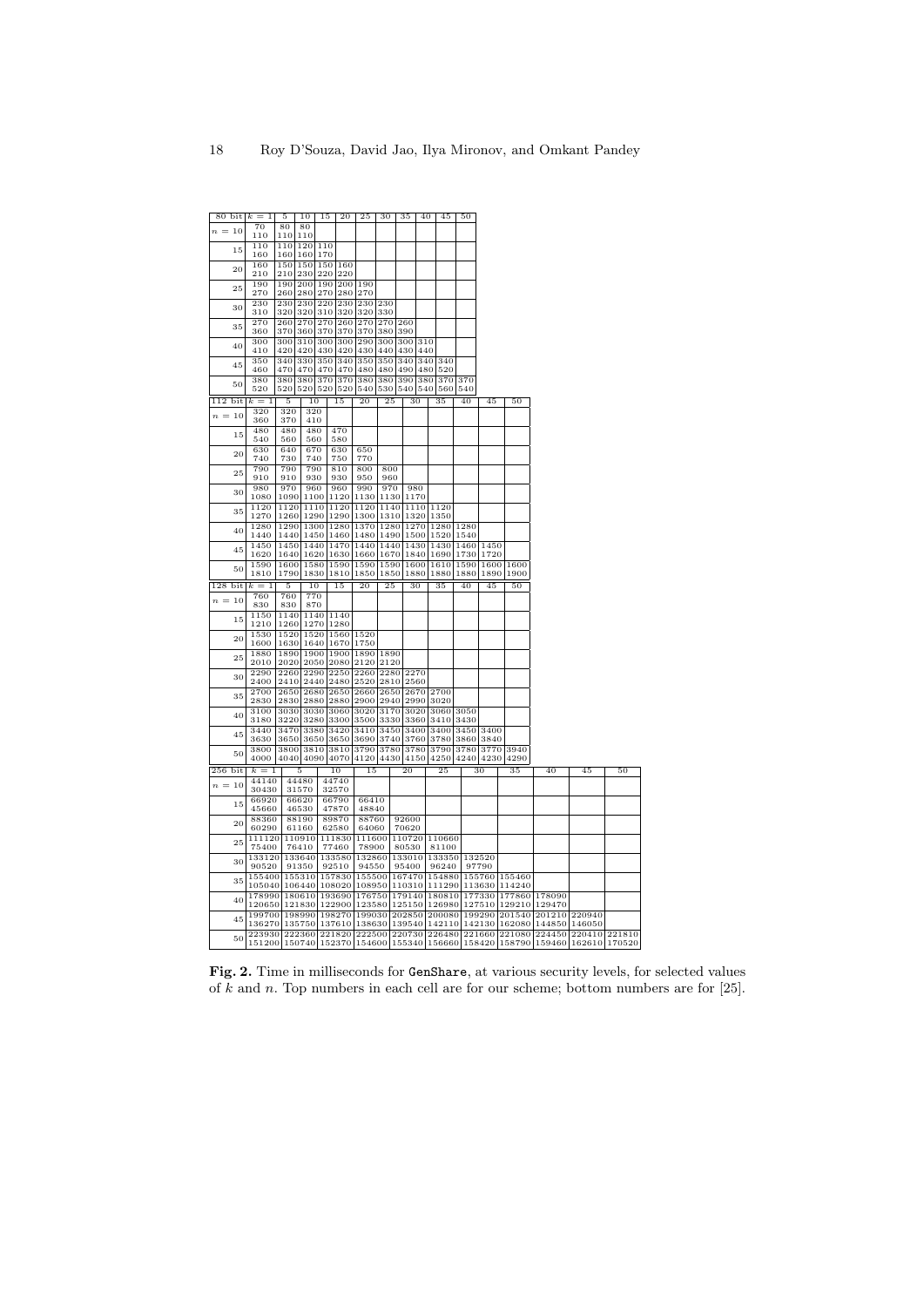|           |         | 80 bit $k=1$                          | 5                              | 10              | 15         | 20                      | 25                       | 30              | 35                                                                       | 40           |               | 45            | 50                         |    |    |    |    |                                                                                                                                                |    |
|-----------|---------|---------------------------------------|--------------------------------|-----------------|------------|-------------------------|--------------------------|-----------------|--------------------------------------------------------------------------|--------------|---------------|---------------|----------------------------|----|----|----|----|------------------------------------------------------------------------------------------------------------------------------------------------|----|
| $n=10$    |         | 100<br>70                             | 100 130<br>80                  | 120             |            |                         |                          |                 |                                                                          |              |               |               |                            |    |    |    |    |                                                                                                                                                |    |
|           | 15      | 140                                   | 150 170 220                    |                 |            |                         |                          |                 |                                                                          |              |               |               |                            |    |    |    |    |                                                                                                                                                |    |
|           |         | 110<br>180                            | 130 180 230<br>190 210 260 330 |                 |            |                         |                          |                 |                                                                          |              |               |               |                            |    |    |    |    |                                                                                                                                                |    |
|           | 20      | 140                                   | 150 200                        |                 |            | 280 370                 |                          |                 |                                                                          |              |               |               |                            |    |    |    |    |                                                                                                                                                |    |
|           | 25      | 230                                   | 240 260 310 380 480            |                 |            |                         |                          |                 |                                                                          |              |               |               |                            |    |    |    |    |                                                                                                                                                |    |
|           |         | 180<br>270                            | 200 240<br>290 310             |                 | 320        |                         | 440 580<br>360 420 520   | 630             |                                                                          |              |               |               |                            |    |    |    |    |                                                                                                                                                |    |
|           | 30      | 210                                   | 230 280                        |                 | 370        | 480                     | 620                      | 800             |                                                                          |              |               |               |                            |    |    |    |    |                                                                                                                                                |    |
|           | 35      | $\overline{320}$<br>250               | 330 360                        |                 | 410        | 390 480                 | 560                      | 670<br>870      | 830<br>1100                                                              |              |               |               |                            |    |    |    |    |                                                                                                                                                |    |
|           |         | 370                                   | 270<br>380                     | 320<br>400      | 450        | 550<br>520              | 690<br>610               | 710             | 850                                                                      | 1020         |               |               |                            |    |    |    |    |                                                                                                                                                |    |
|           | 40      | 280                                   | 300                            | 360             | 460        | 580                     | 760                      | 940             | 1180                                                                     | 1450         |               |               |                            |    |    |    |    |                                                                                                                                                |    |
|           | 45      | 420<br>320                            | 420<br>340                     | 450<br>400      | 500<br>510 | 570<br>640              | 650<br>810               | 770<br>1020     | 910<br>1300                                                              | 1090<br>1610 |               | 1250<br>1860  |                            |    |    |    |    |                                                                                                                                                |    |
|           |         | 470                                   | 470 490 540 620                |                 |            |                         | 700                      | 820             | 970                                                                      | 1110         |               |               | 1330 1490                  |    |    |    |    |                                                                                                                                                |    |
|           | 50      | 380                                   | 380                            | 440 550         |            | 690                     | 880                      | 1100            | 1390                                                                     | 1640         |               |               | 1980 2310                  |    |    |    |    |                                                                                                                                                |    |
| $112$ bit |         | $k =$<br>1<br>410                     | 5<br>430                       | 10<br>530       |            | 15                      | $\overline{20}$          | 25              | 30                                                                       | 35           |               | 40            | 45                         |    | 50 |    |    |                                                                                                                                                |    |
| $n = 10$  |         | 300                                   | 330                            | 480             |            |                         |                          |                 |                                                                          |              |               |               |                            |    |    |    |    |                                                                                                                                                |    |
|           | 15      | 610                                   | 640                            | 720             |            | 940                     |                          |                 |                                                                          |              |               |               |                            |    |    |    |    |                                                                                                                                                |    |
|           |         | 430<br>830                            | 570<br>840                     | 630<br>950      |            | 900                     | 1150 1390                |                 |                                                                          |              |               |               |                            |    |    |    |    |                                                                                                                                                |    |
|           | $^{20}$ | 600                                   | 630                            | 790             |            | 1160                    | 1470                     |                 |                                                                          |              |               |               |                            |    |    |    |    |                                                                                                                                                |    |
|           | 25      | 1020                                  | 1040                           | 1130            |            |                         | 1310 1610 1940           |                 |                                                                          |              |               |               |                            |    |    |    |    |                                                                                                                                                |    |
|           |         | 730<br>1210                           | 780<br>1230 1320               | 960             |            |                         | 1310 1680                | 2210            | 1520 1800 2160 2600                                                      |              |               |               |                            |    |    |    |    |                                                                                                                                                |    |
|           | 30      | 880                                   | 940                            | 1130            |            |                         |                          |                 | 1420 1880 2430 3180                                                      |              |               |               |                            |    |    |    |    |                                                                                                                                                |    |
|           | 35      | 1420                                  |                                |                 |            |                         |                          |                 | 1450 1540 1710 1990 2350 2790 3350                                       |              |               |               |                            |    |    |    |    |                                                                                                                                                |    |
|           |         | 1170<br>1600                          | 1090 1280<br>1700 1820         |                 |            |                         | 1610 2070                |                 | 2650 3400 4300<br>1930 2220 2560 2990 3700 4310                          |              |               |               |                            |    |    |    |    |                                                                                                                                                |    |
|           | 40      | 1170                                  | 1230 1440                      |                 |            |                         |                          |                 | 1780 2260 2890 3670 4580 5710                                            |              |               |               |                            |    |    |    |    |                                                                                                                                                |    |
|           | 45      | 1810<br>1330                          | 1840 1910<br>1600 1610         |                 |            |                         |                          |                 | 2120 2450 2740 3240 3730 4390 5110<br>1980 2500 3140 3940 4910 6080 7290 |              |               |               |                            |    |    |    |    |                                                                                                                                                |    |
|           |         | 2010                                  | 2040 2170                      |                 |            |                         |                          |                 | 2340 2600 2950 3380 3940 4560 5280 6060                                  |              |               |               |                            |    |    |    |    |                                                                                                                                                |    |
|           | 50      | 1450                                  | 1550 1770                      |                 |            |                         |                          |                 | 2150 2730 3390 4220 5210 6390 7700 9130                                  |              |               |               |                            |    |    |    |    |                                                                                                                                                |    |
| $128$ bit |         | $k=1$                                 | $\overline{5}$                 | 10              |            | $\overline{15}$         | $\overline{20}$          | $\overline{25}$ | 30                                                                       |              | 35            | 40            |                            | 45 |    | 50 |    |                                                                                                                                                |    |
| $n = 10$  |         | 990<br>690                            | 1050 1280<br>780               | 1120            |            |                         |                          |                 |                                                                          |              |               |               |                            |    |    |    |    |                                                                                                                                                |    |
|           | 15      | 1510                                  | 1550 1770 2170                 |                 |            |                         |                          |                 |                                                                          |              |               |               |                            |    |    |    |    |                                                                                                                                                |    |
|           |         | 1050<br>1980                          | 1150 1510 2130                 |                 |            |                         | 2040 2310 2700 3280      |                 |                                                                          |              |               |               |                            |    |    |    |    |                                                                                                                                                |    |
|           | 20      | 1390                                  |                                |                 |            |                         | 1490 1880 2510 3510      |                 |                                                                          |              |               |               |                            |    |    |    |    |                                                                                                                                                |    |
|           | 25      | 2470                                  | 2530 2740 3190 3770 4590       |                 |            |                         |                          |                 |                                                                          |              |               |               |                            |    |    |    |    |                                                                                                                                                |    |
|           |         | 1760<br>3020                          |                                |                 |            |                         | 1860 2230 2930 3900 5230 |                 | 3020 3240 3640 4250 5040 6060                                            |              |               |               |                            |    |    |    |    |                                                                                                                                                |    |
|           | 30      | 2090                                  |                                |                 |            |                         |                          |                 | 2230 2620 3340 4410 5680 7430                                            |              |               |               |                            |    |    |    |    |                                                                                                                                                |    |
|           | 35      | 3520<br>3020                          |                                |                 |            |                         |                          |                 | 3560 3780 4200 4760 5570 6560<br>2600 3030 3750 4830 6220 7940 10060     | 8380         |               |               |                            |    |    |    |    |                                                                                                                                                |    |
|           |         | 4030                                  |                                |                 |            |                         |                          |                 | 4070 4340 4670 5280 6140 7030                                            |              | 8290          | 9640          |                            |    |    |    |    |                                                                                                                                                |    |
|           | 40      | 2770                                  |                                |                 |            |                         |                          |                 | 2910 3410 4210 5350 6740 8550                                            |              | 10800         | 13550         |                            |    |    |    |    |                                                                                                                                                |    |
|           | 45      | 4480<br>3150                          | 3300 3860                      |                 |            |                         | 4600 5800                |                 | 4520 4720 5160 5790 6870 7550<br>7300 9210                               |              | 8730<br>11350 |               | 10210 11700<br>14000 16990 |    |    |    |    |                                                                                                                                                |    |
|           | 50      | 4960                                  |                                |                 |            |                         |                          |                 | 5140 5410 5610 6220 7020 8030                                            |              | 9210          |               | 10580 12200 14240          |    |    |    |    |                                                                                                                                                |    |
|           |         | 3480                                  | 3670 4200                      |                 |            |                         |                          |                 | 5200 6270 7930 9810                                                      |              | 12260         |               | 14930 17960 21640          |    |    |    |    |                                                                                                                                                |    |
| $256$ bit |         | $k = 1$<br>67990                      |                                | 5<br>70720      |            | 1 <sub>0</sub><br>79360 | 15                       |                 | 20                                                                       |              | 25            |               | 30                         | 35 |    |    | 40 | 45                                                                                                                                             | 50 |
| $n = 10$  |         | 28930                                 |                                | 31970           |            | 45790                   |                          |                 |                                                                          |              |               |               |                            |    |    |    |    |                                                                                                                                                |    |
|           | 1.5     | 101660                                |                                | 105260<br>47030 |            | 112520                  | 129060<br>86390          |                 |                                                                          |              |               |               |                            |    |    |    |    |                                                                                                                                                |    |
|           |         | 43570<br>136150                       |                                | 138440          |            | 60520<br>146660         |                          |                 | 166150 189490                                                            |              |               |               |                            |    |    |    |    |                                                                                                                                                |    |
|           | 20      | 57780                                 |                                | 61270           |            | 75580                   | 101290                   |                 | 140420                                                                   |              |               |               |                            |    |    |    |    |                                                                                                                                                |    |
|           | 25      | 173420<br>72300                       |                                | 173300<br>76110 |            | 182370<br>90900         | 200640<br>117560         |                 | 222070<br>156970                                                         | 265640       | 207800        |               |                            |    |    |    |    |                                                                                                                                                |    |
|           |         | 205330                                |                                | 207350          |            | 215660                  | 231710                   |                 | 258000                                                                   |              |               | 297980 328120 |                            |    |    |    |    |                                                                                                                                                |    |
|           | 30      | 87170                                 |                                | 90880           |            | 108450                  | 133560                   |                 | 172690                                                                   | 249110       |               |               | 292050                     |    |    |    |    |                                                                                                                                                |    |
|           | 35      | 240600 241060 262750<br>101080 106180 |                                |                 |            | 122500                  | 266270<br>153180         |                 | 290560 321650 361750 411490<br>207970 244380 311540 392170               |              |               |               |                            |    |    |    |    |                                                                                                                                                |    |
|           | 40      |                                       |                                |                 |            |                         |                          |                 | 274870 276150 288990 299010 325440 355200 397230 448800 496840           |              |               |               |                            |    |    |    |    |                                                                                                                                                |    |
|           |         |                                       |                                |                 |            |                         |                          |                 | 115490 121170 137970 168420 207840 262240 330940 413090 509530           |              |               |               |                            |    |    |    |    |                                                                                                                                                |    |
|           | 45      |                                       |                                |                 |            |                         |                          |                 |                                                                          |              |               |               |                            |    |    |    |    | 306960 307270 316040 333910 374740 389810 428760 491120 535690 594150<br>130950 134880 151680 182950 223810 318080 349830 436530 532520 656010 |    |
|           | 50      |                                       |                                |                 |            |                         |                          |                 |                                                                          |              |               |               |                            |    |    |    |    | 400070 342270 352770 368720 392030 425850 464270 516150 565050 630380 704710                                                                   |    |
|           |         |                                       |                                |                 |            |                         |                          |                 |                                                                          |              |               |               |                            |    |    |    |    | 144880 149700 167680 199020 243940 341040 372970 458320 556530 670890 798930                                                                   |    |

Fig. 3. Time in milliseconds for Verify, at various security levels, for selected values of  $k$  and  $n$ . Top numbers in each cell are for our scheme; bottom numbers are for  $[25]$ .